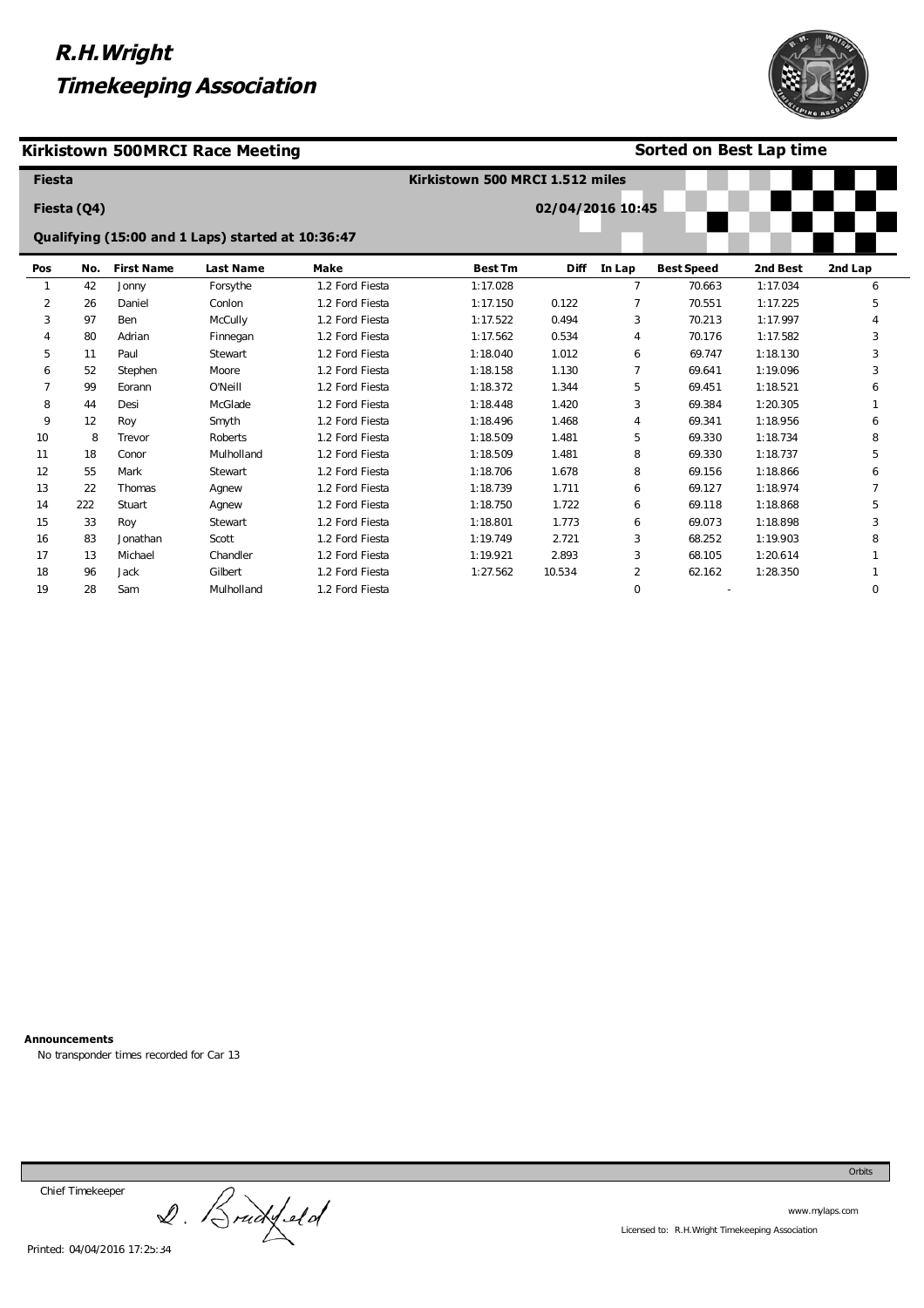### **Kirkistown 500MRCI Race Meeting**



**Sorted on Laps**

| <b>Fiesta</b>  |               |                   |                                             |                 | Kirkistown 500 MRCI 1.512 miles |            |                |                  |                   |                |                |
|----------------|---------------|-------------------|---------------------------------------------|-----------------|---------------------------------|------------|----------------|------------------|-------------------|----------------|----------------|
|                | Fiesta 1 (R4) |                   |                                             |                 |                                 |            |                | 02/04/2016 14:15 |                   |                |                |
|                |               |                   | Race (12:00 and 1 Laps) started at 14:04:58 |                 |                                 |            |                |                  |                   |                |                |
| Pos            | No.           | <b>First Name</b> | <b>Last Name</b>                            | Make            | <b>Total Tm</b>                 | Diff       | Laps           | Avg. Speed       | <b>Best Speed</b> | <b>Best Tm</b> | In Lap         |
|                | 80            | Adrian            | Finnegan                                    | 1.2 Ford Fiesta | 6:57.798                        |            | 5              | 65.139           | 67.183            | 1:21.018       | 4              |
| $\overline{2}$ | 26            | Daniel            | Conlon                                      | 1.2 Ford Fiesta | 6:58.533                        | 0.735      | 5              | 65.025           | 66.598            | 1:21.730       | 3              |
| 3              | 99            | Eorann            | O'Neill                                     | 1.2 Ford Fiesta | 6:59.334                        | 1.536      | 5              | 64.901           | 67.418            | 1:20.736       | 4              |
|                | 8             | Trevor            | Roberts                                     | 1.2 Ford Fiesta | 7:00.879                        | 3.081      | 5              | 64.663           | 66.898            | 1:21.363       |                |
| 5              | 222           | Stuart            | Agnew                                       | 1.2 Ford Fiesta | 7:01.941                        | 4.143      | 5              | 64.500           | 66.535            | 1:21.807       | $\Delta$       |
| 6              | 11            | Paul              | Stewart                                     | 1.2 Ford Fiesta | 7:02.304                        | 4.506      | 5              | 64.444           | 67.141            | 1:21.069       | 4              |
|                | 55            | Mark              | Stewart                                     | 1.2 Ford Fiesta | 7:03.251                        | 5.453      | 5              | 64.300           | 66.786            | 1:21.500       | 3              |
| 8              | 22            | Thomas            | Agnew                                       | 1.2 Ford Fiesta | 7:03.889                        | 6.091      | 5              | 64.203           | 66.306            | 1:22.090       | 4              |
| 9              | 44            | Desi              | McGlade                                     | 1.2 Ford Fiesta | 7:06.996                        | 9.198      | 5              | 63.736           | 67.022            | 1:21.213       | 5              |
| 10             | 42            | Jonny             | Forsythe                                    | 1.2 Ford Fiesta | 7:08.108                        | 10.310     | 5              | 63.571           | 67.359            | 1:20.806       | 3              |
| 11             | 33            | Roy               | Stewart                                     | 1.2 Ford Fiesta | 7:10.437                        | 12.639     | 5              | 63.227           | 65.615            | 1:22.954       | 5              |
| 12             | 52            | Stephen           | Moore                                       | 1.2 Ford Fiesta | 7:10.456                        | 12.658     | 5              | 63.224           | 65.836            | 1:22.675       | 3              |
| 13             | 83            | Jonathan          | Scott                                       | 1.2 Ford Fiesta | 7:14.159                        | 16.361     | 5              | 62.685           | 65.380            | 1:23.252       | 4              |
| 14             | 13            | Michael           | Chandler                                    | 1.2 Ford Fiesta | 7:20.068                        | 22.270     | 5              | 61.843           | 64.232            | 1:24.740       | 4              |
| 15             | 12            | Roy               | Smyth                                       | 1.2 Ford Fiesta | 7:22.143                        | 24.345     | 5              | 61.553           | 66.576            | 1:21.757       | $\Delta$       |
| 16             | 28            | Sam               | Mulholland                                  | 1.2 Ford Fiesta | 7:33.963                        | 36.165     | 5              | 59.950           | 63.426            | 1:25.817       | $\overline{2}$ |
| 17             | 96            | Jack              | Gilbert                                     | 1.2 Ford Fiesta | 7:43.122                        | 45.324     | 5              | 58.764           | 63.406            | 1:25.844       | $\overline{2}$ |
| Not classified |               |                   |                                             |                 |                                 |            |                |                  |                   |                |                |
| <b>DNF</b>     | 97            | Ben               | McCully                                     | 1.2 Ford Fiesta | 5:50.219                        | <b>DNF</b> | $\overline{4}$ | 62.167           | 66.127            | 1:22.312       | 3              |
| DNF            | 18            | Conor             | Mulholland                                  | 1.2 Ford Fiesta | 4:19.959                        | DNF        | 3              | 62.814           | 66.228            | 1:22.186       | 3              |

#### **Announcements**

Race Red Flagged on lap 6 - Results based on lap 5 (Q5.4)

| <b>Margin of Victory</b> | Avg. Speed            | <b>Best Lap Tm</b> | <b>Best Speed</b> | Best Lap by                                                        |
|--------------------------|-----------------------|--------------------|-------------------|--------------------------------------------------------------------|
| 0.735                    | 65.139                | 1:20.736           | 67.418            | 99 - Eorann O'Neill                                                |
|                          |                       |                    |                   | Orbits                                                             |
| Chief Timekeeper         | $Q.$ $\beta$ ruckleld |                    |                   | www.mylaps.com<br>Licensed to: R.H. Wright Timekeeping Association |

Printed: 04/04/2016 17:26:49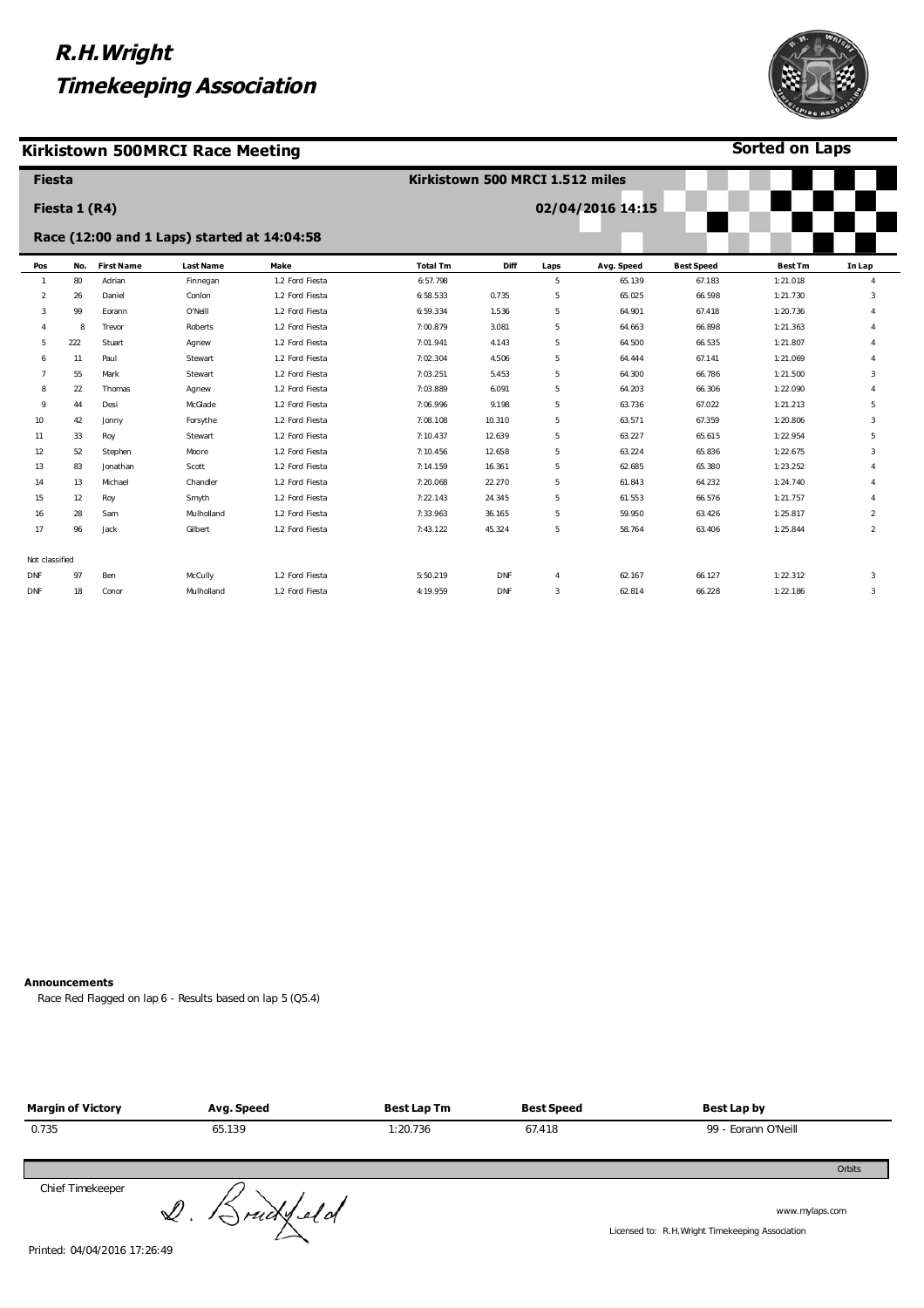### **Kirkistown 500MRCI Race Meeting**



**Sorted on Laps**

|                | <b>Fiesta</b> |                   |                                            |                 | Kirkistown 500 MRCI 1.512 miles |             |                |                  |                   |                |                |
|----------------|---------------|-------------------|--------------------------------------------|-----------------|---------------------------------|-------------|----------------|------------------|-------------------|----------------|----------------|
|                | Fiesta 2 (R9) |                   |                                            |                 |                                 |             |                | 02/04/2016 16:25 |                   |                |                |
|                |               |                   | Race (9:00 and 1 Laps) started at 16:41:14 |                 |                                 |             |                |                  |                   |                |                |
| Pos            | No.           | <b>First Name</b> | <b>Last Name</b>                           | Make            | <b>Total Tm</b>                 | <b>Diff</b> | Laps           | Avg. Speed       | <b>Best Speed</b> | <b>Best Tm</b> | In Lap         |
| $\mathbf{1}$   | 80            | Adrian            | Finnegan                                   | 1.2 Ford Fiesta | 11:08.690                       |             | 8              | 65.119           | 66.115            | 1:22.327       | 3              |
| $\overline{2}$ | 42            | Jonny             | Forsythe                                   | 1.2 Ford Fiesta | 11:09.319                       | 0.629       | 8              | 65.057           | 66.215            | 1:22.202       | 8              |
| 3              | 26            | Daniel            | Conlon                                     | 1.2 Ford Fiesta | 11:10.402                       | 1.712       | 8              | 64.952           | 66.268            | 1:22.137       | 3              |
|                | 222           | Stuart            | Agnew                                      | 1.2 Ford Fiesta | 11:12.217                       | 3.527       | 8              | 64.777           | 66.399            | 1:21.975       | 6              |
| 5              | 22            | Thomas            | Agnew                                      | 1.2 Ford Fiesta | 11:21.125                       | 12.435      | 8              | 63.930           | 65.676            | 1:22.877       | $\Delta$       |
| -6             | 55            | Mark              | Stewart                                    | 1.2 Ford Fiesta | 11:21.126                       | 12.436      | 8              | 63.930           | 65.330            | 1:23.316       |                |
|                | 18            | Conor             | Mulholland                                 | 1.2 Ford Fiesta | 11:29.661                       | 20.971      | 8              | 63.138           | 64.594            | 1:24.265       | $\overline{a}$ |
| 8              | 12            | Roy               | Smyth                                      | 1.2 Ford Fiesta | 11:30.434                       | 21.744      | 8              | 63.068           | 64.932            | 1:23.826       | 8              |
| 9              | 52            | Stephen           | Moore                                      | 1.2 Ford Fiesta | 11:31.585                       | 22.895      | 8              | 62.963           | 64.749            | 1:24.063       | 5              |
| 10             | 33            | Roy               | Stewart                                    | 1.2 Ford Fiesta | 11:36.280                       | 27.590      | 8              | 62.538           | 64.604            | 1:24.252       | $\overline{4}$ |
| 11             | 96            | Jack              | Gilbert                                    | 1.2 Ford Fiesta | 11:36.675                       | 27.985      | 8              | 62.503           | 64.578            | 1:24.286       | 5              |
| 12             | 83            | Jonathan          | Scott                                      | 1.2 Ford Fiesta | 11:40.123                       | 31.433      | 8              | 62.195           | 64.713            | 1:24.110       | 5              |
| 13             | 13            | Michael           | Chandler                                   | 1.2 Ford Fiesta | 11:40.850                       | 32.160      | 8              | 62.130           | 64.374            | 1:24.553       | 5              |
| 14             | 28            | Sam               | Mulholland                                 | 1.2 Ford Fiesta | 12:11.626                       | 1:02.936    | 8              | 59.517           | 63.470            | 1:25.757       | $\Delta$       |
| Not classified |               |                   |                                            |                 |                                 |             |                |                  |                   |                |                |
| <b>DNF</b>     | 99            | Eorann            | O'Neill                                    | 1.2 Ford Fiesta | 5:40.470                        | <b>DNF</b>  | $\overline{4}$ | 63.947           | 66.135            | 1:22.302       |                |
| <b>DNS</b>     | 97            | Ben               | McCully                                    | 1.2 Ford Fiesta |                                 | <b>DNS</b>  |                |                  |                   |                | $\Omega$       |
| DNS            | 11            | Paul              | Stewart                                    | 1.2 Ford Fiesta |                                 | <b>DNS</b>  |                |                  |                   |                | $\mathbf 0$    |
| <b>DNS</b>     | 8             | Trevor            | Roberts                                    | 1.2 Ford Fiesta |                                 | <b>DNS</b>  |                |                  |                   |                | $\mathbf 0$    |
| DQ             | 44            | Desi              | McGlade                                    | 1.2 Ford Fiesta | 11:30.304                       | <b>DQ</b>   | 8              | 63.080           | 65.411            | 1:23.213       | $\overline{4}$ |

#### **Announcements**

Race red flagged after 1 lap. Race rerun over 9 mins + 1 lap Exclusion - Car 44 - In accordance with C2.1.7 (iv)

| <b>Margin of Victory</b> | Avg. Speed            | <b>Best Lap Tm</b> | <b>Best Speed</b> | Best Lap by                                                        |
|--------------------------|-----------------------|--------------------|-------------------|--------------------------------------------------------------------|
| 0.629                    | 65.119                | 1:21.975           | 66.399            | 222 - Stuart Agnew                                                 |
|                          |                       |                    |                   | Orbits                                                             |
| Chief Timekeeper         | $Q.$ $\beta$ rudy eld |                    |                   | www.mylaps.com<br>Licensed to: R.H. Wright Timekeeping Association |

Printed: 04/04/2016 17:27:17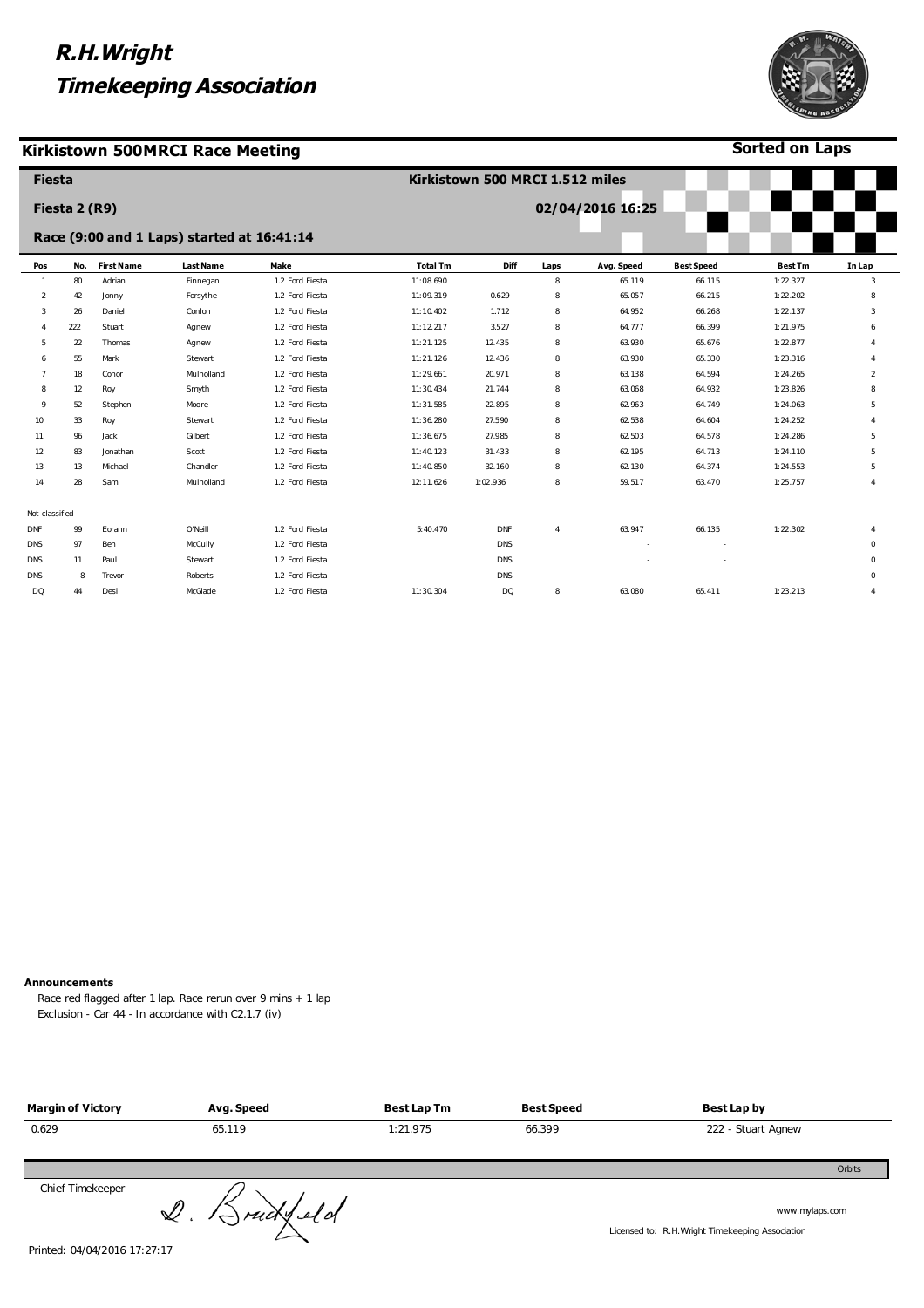

### **Kirkistown 500MRCI Race Meeting**

### **Sorted on Best Lap time**

|              |             | <b>Formula Ford 1600</b> |                                                   |                   | Kirkistown 500 MRCI 1.512 miles |                  |                |                   |          |          |
|--------------|-------------|--------------------------|---------------------------------------------------|-------------------|---------------------------------|------------------|----------------|-------------------|----------|----------|
|              | FF1600 (Q5) |                          |                                                   |                   |                                 | 02/04/2016 11:10 |                |                   |          |          |
|              |             |                          | Qualifying (15:00 and 1 Laps) started at 10:57:46 |                   |                                 |                  |                |                   |          |          |
| Pos          | No.         | <b>First Name</b>        | <b>Last Name</b>                                  | <b>Make</b>       | <b>Best Tm</b>                  | <b>Diff</b>      | In Lap         | <b>Best Speed</b> | 2nd Best | 2nd Lap  |
| $\mathbf{1}$ | 6           | Alan                     | Davidson                                          | Mondiale M89S     | 1:01.688                        |                  | $\overline{4}$ | 88.235            | 1:01.919 | 5        |
| 2            | 76          | Jake                     | <b>Byrne</b>                                      | Van Diemen La10   | 1:01.774                        | 0.086            | 5              | 88.112            | 1:01.926 |          |
| 3            | 12          | James                    | Roe                                               | Van Dieman RF00   | 1:02.026                        | 0.338            | 6              | 87.754            | 1:02.290 |          |
| 4            | 55          | Noel                     | Robinson                                          | Van Diemen JL012K | 1:02.441                        | 0.753            | 5              | 87.171            | 1:02.458 |          |
| 5            | 27          | Stephen                  | O'Connor                                          | Van Diemen RF90   | 1:02.576                        | 0.888            | 4              | 86.983            | 1:02.644 | 5        |
| 6            | 99          | Ryan                     | Campbell                                          | Reynard FF89      | 1:02.954                        | 1.266            | 4              | 86.460            | 1:03.214 | 5        |
| 7            | 62          | Jordan                   | Dempsey                                           | Van Diemen RF00   | 1:02.957                        | 1.269            | 8              | 86.456            | 1:03.077 | 6        |
| 8            | 52          | Chris                    | Paul                                              | Van Diemen RF     | 1:03.179                        | 1.491            | 5              | 86.152            | 1:03.343 | Δ        |
| 9            | 21          | Mike                     | Todd                                              | Mondiale M84S     | 1:03.341                        | 1.653            | 4              | 85.932            | 1:04.041 |          |
| 10           | 101         | Andrew                   | Blair                                             | Reynard FF84      | 1:04.345                        | 2.657            | 4              | 84.591            | 1:04.486 | 5        |
| 11           | 23          | David                    | Nicholl                                           | Reynard FF89      | 1:04.398                        | 2.710            | 4              | 84.522            | 1:04.500 | 3        |
| 12           | 88          | Michael                  | Beaver                                            | Mondiale M89S     | 1:04.938                        | 3.250            | 6              | 83.819            | 1:05.656 | 5        |
| 13           | 90          | Henry                    | Campbell                                          | Reynard FF89      | 1:05.329                        | 3.641            | 9              | 83.317            | 1:05.456 | 8        |
| 14           | 95          | John Hayes               | Harlow                                            | Merlyn Mk11a      | 1:05.973                        | 4.285            | 8              | 82.504            | 1:06.106 |          |
| 15           | 25          | lan                      | McCulla                                           | Reynard FF84      | 1:06.516                        | 4.828            | $\overline{7}$ | 81.830            | 1:06.867 | 2        |
| 16           | 69          | Steven                   | Parr                                              | Reynard FF83      | 1:08.030                        | 6.342            | 9              | 80.009            | 1:08.431 |          |
| 17           | 5           | Nicky                    | Gibson                                            | Crossle 55F       | 1:08.357                        | 6.669            | 6              | 79.626            | 1:08.658 |          |
| 18           | 16          | Kyle                     | Young                                             | Crossle 35F       | 1:09.768                        | 8.080            | 5              | 78.016            | 1:10.403 | 6        |
| 19           | 9           | Andrew                   | Noble                                             | Van Diemen JL012K |                                 |                  | $\mathbf 0$    |                   |          | 0        |
| 20           | 18          | Arnie                    | <b>Black</b>                                      | Crossle 32F       |                                 |                  | $\mathbf 0$    |                   |          | $\Omega$ |

**Announcements** 

No transponder times recorded for Car 16

Chief Timekeeper

Chief Timekeeper<br>2. Bruckfeld

www.mylaps.com Licensed to: R.H.Wright Timekeeping Association

Orbits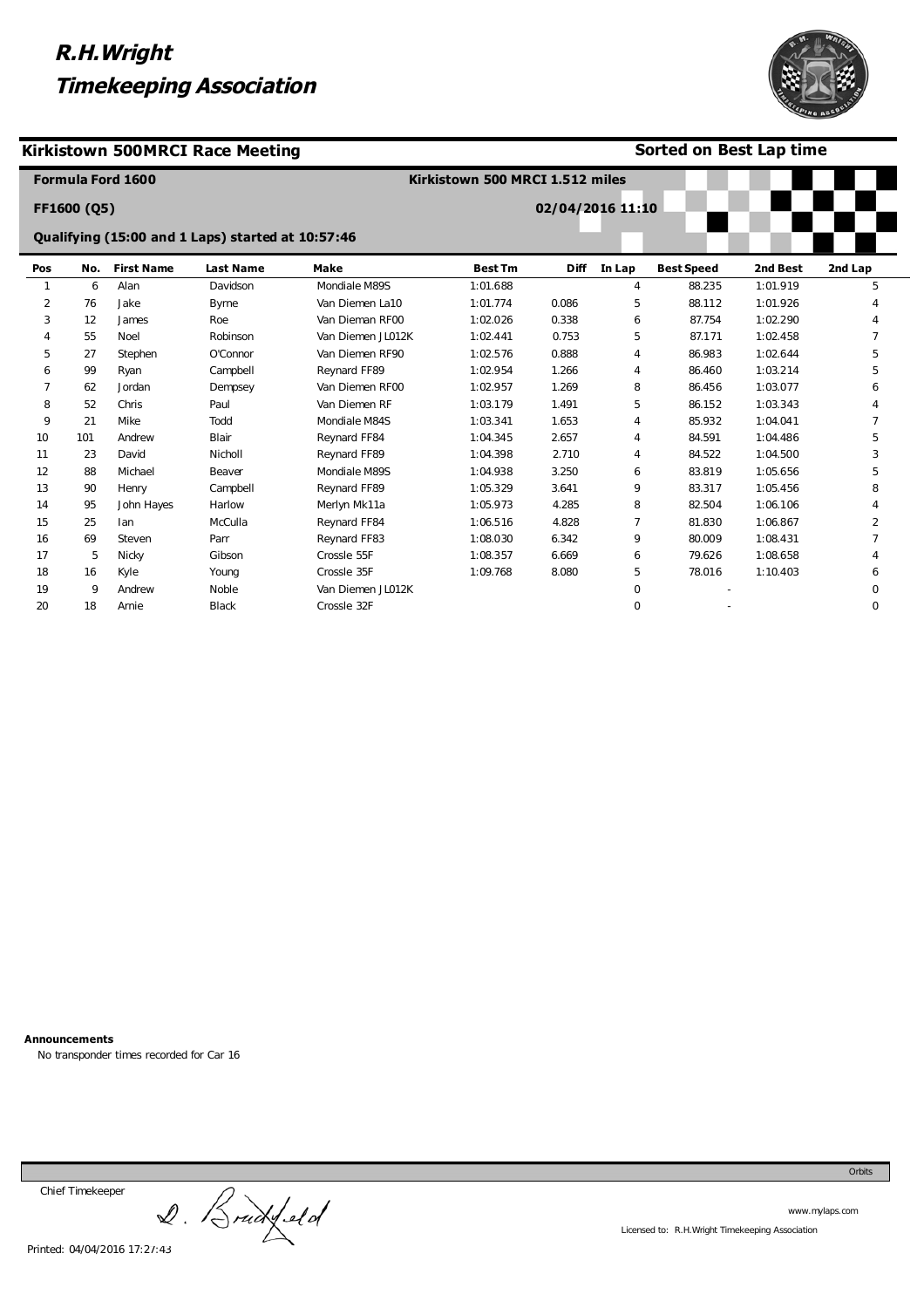#### **Kirkistown 500MRCI Race Meeting**



**Sorted on Laps**

|                |     | <b>Formula Ford 1600</b> |                                             |                   | Kirkistown 500 MRCI 1.512 miles |            |                |                  |                   |                |                     |  |
|----------------|-----|--------------------------|---------------------------------------------|-------------------|---------------------------------|------------|----------------|------------------|-------------------|----------------|---------------------|--|
|                |     | FF1600 1 (R5)            |                                             |                   |                                 |            |                | 02/04/2016 14:45 |                   |                |                     |  |
|                |     |                          | Race (15:00 and 0 Laps) started at 14:29:09 |                   |                                 |            |                |                  |                   |                |                     |  |
| Pos            | No. | <b>First Name</b>        | <b>Last Name</b>                            | Make              | <b>Total Tm</b>                 | Diff       | Laps           | Avg. Speed       | <b>Best Speed</b> | <b>Best Tm</b> | In Lap              |  |
| $\mathbf{1}$   | 76  | Jake                     | Byrne                                       | Van Diemen La10   | 16:06.663                       |            | 14             | 78.830           | 80.387            | 1:07.710       | 6                   |  |
| 2              | 55  | Noel                     | Robinson                                    | Van Diemen JL012K | 16:14.688                       | 8.025      | 14             | 78.181           | 79.428            | 1:08.528       | 13                  |  |
| 3              | 62  | Jordan                   | Dempsey                                     | Van Diemen RF00   | 16:15.352                       | 8.689      | 14             | 78.128           | 79.905            | 1:08.119       | 10                  |  |
| 4              | 27  | Stephen                  | O'Connor                                    | Van Diemen RF90   | 16:37.669                       | 31.006     | 14             | 76.380           | 78.460            | 1:09.373       | 13                  |  |
| 5              | 21  | Mike                     | Todd                                        | Mondiale M84S     | 16:38.826                       | 32.163     | 14             | 76.292           | 78.118            | 1:09.677       | 13                  |  |
| 6              | 52  | Chris                    | Paul                                        | Van Diemen RF     | 16:48.237                       | 41.574     | 14             | 75.580           | 77.735            | 1:10.020       | 9                   |  |
| 7              | 101 | Andrew                   | Blair                                       | Reynard FF84      | 16:50.867                       | 44.204     | 14             | 75.383           | 77.577            | 1:10.163       | 10                  |  |
| 8              | 95  | John Hayes               | Harlow                                      | Merlyn Mk11a      | 16:59.467                       | 52.804     | 14             | 74.747           | 76.779            | 1:10.892       | 9                   |  |
| 9              | 23  | David                    | Nicholl                                     | Reynard FF89      | 16:59.569                       | 52.906     | 14             | 74.740           | 76.886            | 1:10.793       | $\overline{4}$      |  |
| 10             | 90  | Henry                    | Campbell                                    | Reynard FF89      | 17:06.576                       | 59.913     | 14             | 74.230           | 75.787            | 1:11.820       | 13                  |  |
| 11             | 88  | Michael                  | Beaver                                      | Mondiale M89S     | 17:09.673                       | 1:03.010   | 14             | 74.006           | 76.954            | 1:10.731       | 11                  |  |
| 12             | 5   | Nicky                    | Gibson                                      | Crossle 55F       | 16:18.486                       | 1 Lap      | 13             | 72.315           | 74.810            | 1:12.758       | -7                  |  |
| 13             | 69  | Steven                   | Parr                                        | Reynard FF83      | 16:39.367                       | 1 Lap      | 13             | 70.804           | 73.690            | 1:13.864       | 12                  |  |
| 14             | 25  | lan                      | McCulla                                     | Reynard FF84      | 16:40.057                       | 1 Lap      | 13             | 70.755           | 73.617            | 1:13.937       | 11                  |  |
| Not classified |     |                          |                                             |                   |                                 |            |                |                  |                   |                |                     |  |
| <b>DNF</b>     | 99  | Ryan                     | Campbell                                    | Reynard FF89      | 6:02.293                        | <b>DNF</b> | 5              | 75.119           | 77.530            | 1:10.205       | 5                   |  |
| <b>DNF</b>     | 6   | Alan                     | Davidson                                    | Mondiale M89S     | 2:25.595                        | <b>DNF</b> | $\overline{2}$ | 74.769           | 77.911            | 1:09.862       | 2                   |  |
| DNF            | 12  | James                    | Roe                                         | Van Dieman RF00   | 2:25.728                        | DNF        | $\overline{2}$ | 74.701           | 78.209            | 1:09.596       | $\overline{2}$      |  |
| DNS            | 16  | Kyle                     | Young                                       | Crossle 35F       |                                 | <b>DNS</b> |                |                  |                   |                | $\mathsf{O}\xspace$ |  |
|                |     |                          |                                             |                   |                                 |            |                |                  |                   |                |                     |  |

| <b>Margin of Victory</b> | Avg. Speed | Best Lap Tm | <b>Best Speed</b> | Best Lap by     |
|--------------------------|------------|-------------|-------------------|-----------------|
| 8.025                    | 78.830     | 1:07.710    | 80.387            | 76 - Jake Byrne |
|                          |            |             |                   | Orbits          |
| Chief Timekeeper         |            |             |                   |                 |

Chief Imexeeper<br>Printed: 04/04/2016 17:28:28

www.mylaps.com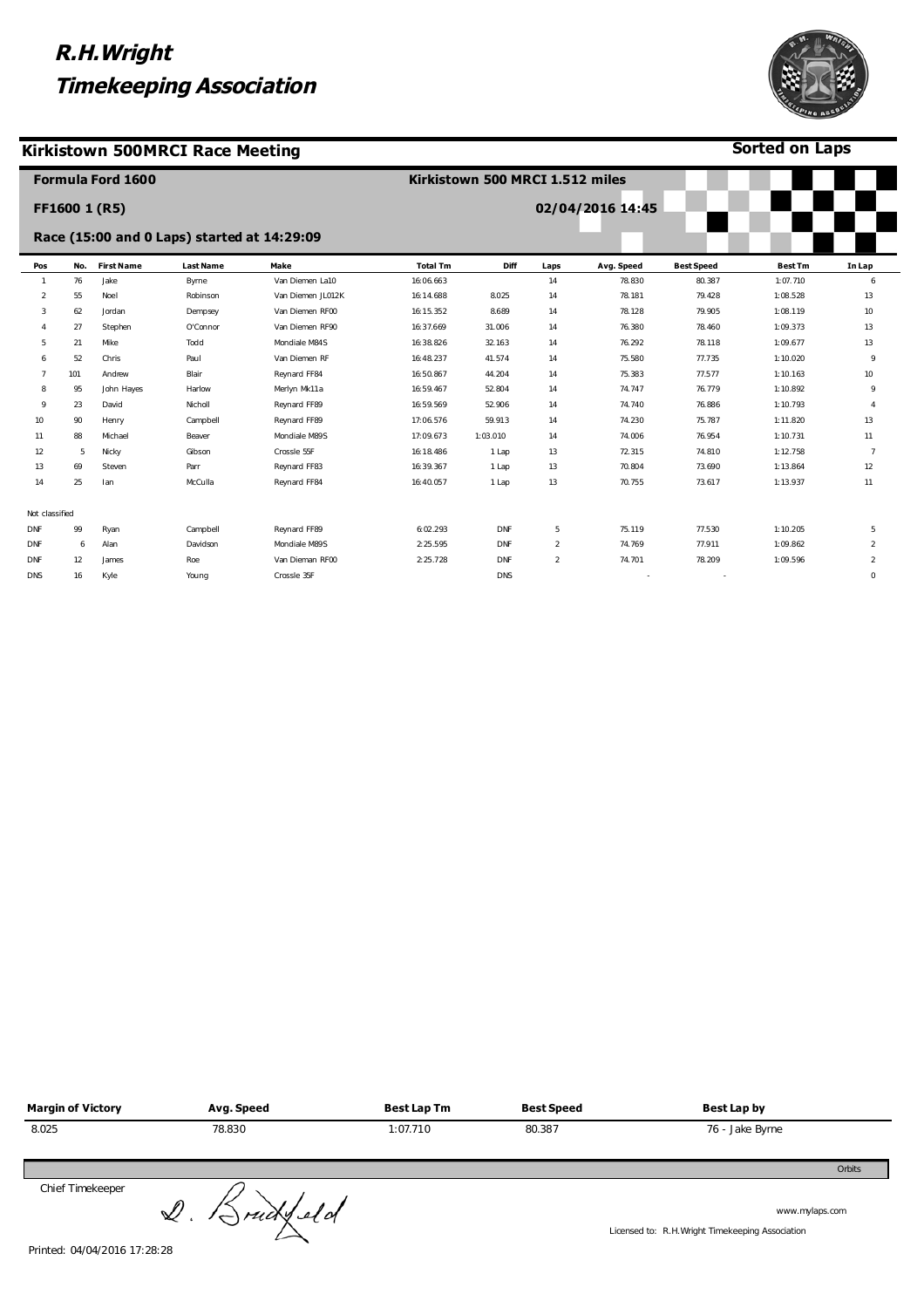#### **Kirkistown 500MRCI Race Meeting**



**Sorted on Laps**

|                |     | <b>Formula Ford 1600</b> |                                             |                   | Kirkistown 500 MRCI 1.512 miles |            |      |                  |                   |                |                     |
|----------------|-----|--------------------------|---------------------------------------------|-------------------|---------------------------------|------------|------|------------------|-------------------|----------------|---------------------|
|                |     | FF1600 2 (R10)           |                                             |                   |                                 |            |      | 02/04/2016 16:50 |                   |                |                     |
|                |     |                          | Race (12:00 and 1 Laps) started at 17:02:24 |                   |                                 |            |      |                  |                   |                |                     |
| Pos            | No. | <b>First Name</b>        | <b>Last Name</b>                            | Make              | <b>Total Tm</b>                 | Diff       | Laps | Avg. Speed       | <b>Best Speed</b> | <b>Best Tm</b> | In Lap              |
|                | 55  | Noe I                    | Robinson                                    | Van Diemen JL012K | 13:59.746                       |            | 12   | 77.781           | 79.386            | 1:08.564       | 6                   |
| 2              | 6   | Alan                     | Davidson                                    | Mondiale M89S     | 14:00.924                       | 1.178      | 12   | 77.672           | 79.527            | 1:08.442       | 11                  |
| 3              | 76  | Jake                     | Byrne                                       | Van Diemen La10   | 14:07.194                       | 7.448      | 12   | 77.097           | 79.418            | 1:08.536       | $\overline{7}$      |
|                | 62  | Jordan                   | Dempsey                                     | Van Diemen RF00   | 14:11.935                       | 12.189     | 12   | 76.668           | 79.055            | 1:08.851       | 12                  |
| 5              | 12  | James                    | Roe                                         | Van Dieman RF00   | 14:12.068                       | 12.322     | 12   | 76.656           | 78.319            | 1:09.498       | 11                  |
| 6              | 99  | Ryan                     | Campbell                                    | Reynard FF89      | 14:39.536                       | 39.790     | 12   | 74.262           | 76.320            | 1:11.318       | 5                   |
|                | 21  | Mike                     | Todd                                        | Mondiale M84S     | 14:40.334                       | 40.588     | 12   | 74.195           | 75.880            | 1:11.732       | $\overline{7}$      |
| 8              | 88  | Michael                  | Beaver                                      | Mondiale M89S     | 14:46.419                       | 46.673     | 12   | 73.686           | 76.094            | 1:11.530       | 11                  |
| 9              | 23  | David                    | Nicholl                                     | Reynard FF89      | 14:57.381                       | 57.635     | 12   | 72.785           | 75.602            | 1:11.996       | 5                   |
| 10             | 52  | Chris                    | Paul                                        | Van Diemen RF     | 14:59.292                       | 59.546     | 12   | 72.631           | 76.219            | 1:11.413       | 11                  |
| 11             | 101 | Andrew                   | Blair                                       | Reynard FF84      | 15:07.704                       | 1:07.958   | 12   | 71.958           | 74.883            | 1:12.687       | 12                  |
| 12             | 27  | Stephen                  | O'Connor                                    | Van Diemen RF90   | 14:03.369                       | 1 Lap      | 11   | 70.993           | 77.177            | 1:10.526       | 8                   |
| 13             | 90  | Henry                    | Campbell                                    | Reynard FF89      | 14:33.108                       | 1 Lap      | 11   | 68.575           | 72.146            | 1:15.445       | 6                   |
| 14             | 5   | Nicky                    | Gibson                                      | Crossle 55F       | 14:38.911                       | 1 Lap      | 11   | 68.122           | 71.357            | 1:16.279       | 6                   |
| 15             | 69  | Steven                   | Parr                                        | Reynard FF83      | 14:42.703                       | 1 Lap      | 11   | 67.829           | 71.532            | 1:16.092       | 10                  |
| 16             | 25  | lan                      | McCulla                                     | Reynard FF84      | 14:43.394                       | 1 Lap      | 11   | 67.776           | 71.776            | 1:15.833       | 10                  |
| 17             | 95  | John Hayes               | Harlow                                      | Merlyn Mk11a      | 15:33.651                       | 1 Lap      | 11   | 64.128           | 69.754            | 1:18.032       | 4                   |
| Not classified |     |                          |                                             |                   |                                 |            |      |                  |                   |                |                     |
| <b>DNS</b>     | 16  | Kyle                     | Young                                       | Crossle 35F       |                                 | <b>DNS</b> |      |                  |                   |                | $\mathsf{O}\xspace$ |

| <b>Margin of Victory</b> | Avg. Speed | Best Lap Tm | <b>Best Speed</b> | <b>Best Lap by</b> |
|--------------------------|------------|-------------|-------------------|--------------------|
| 1.178                    | 77.781     | 1:08.442    | 79.527            | 6 - Alan Davidson  |
|                          |            |             |                   | Orbits             |
| Chief Timekeeper         |            |             |                   |                    |

Chief Timekeeper<br>Printed: 04/04/2016 17:29:16

www.mylaps.com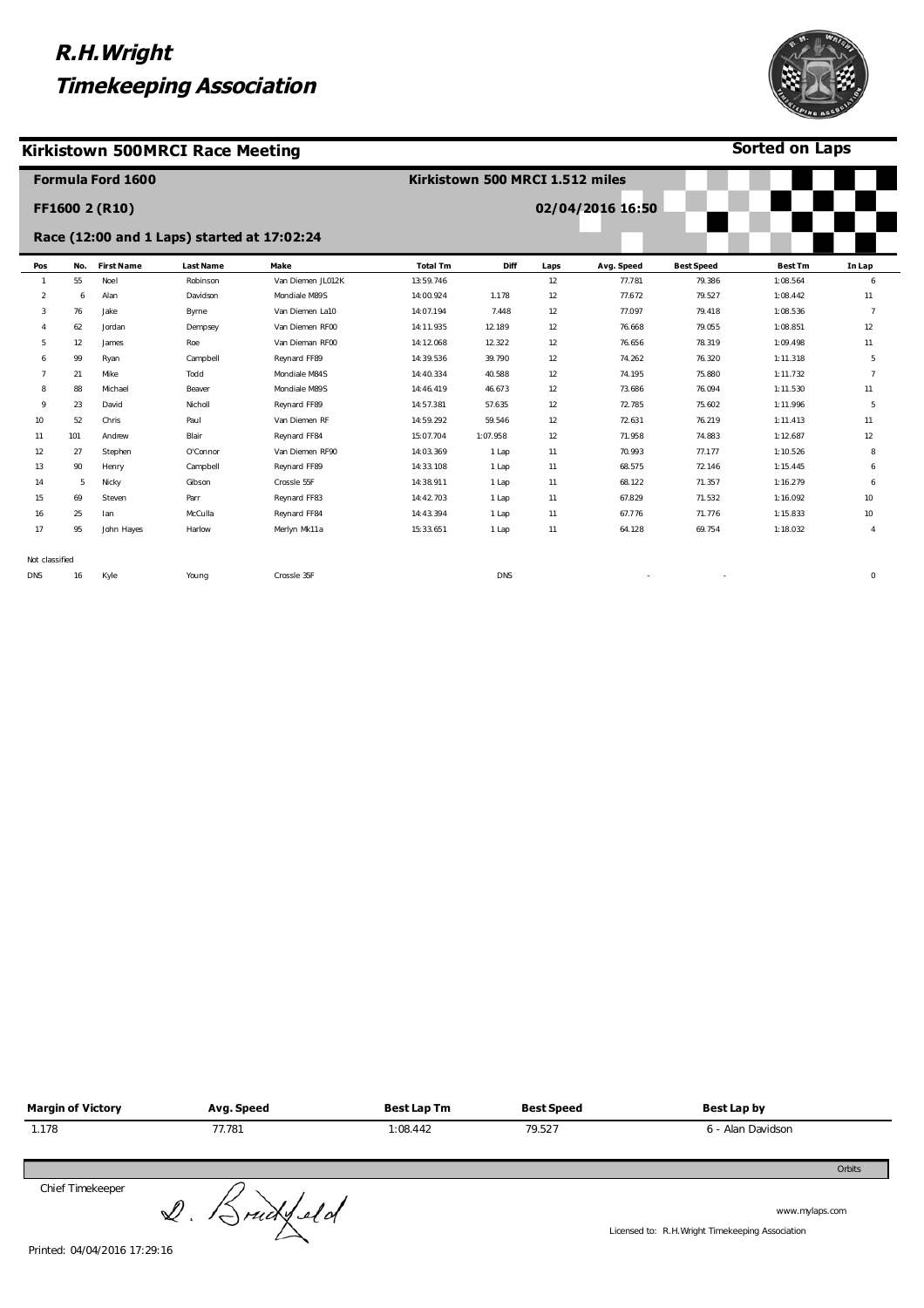

### **Kirkistown 500MRCI Race Meeting**

### **Sorted on Best Lap time**

|     | <b>Formula Vee</b> |                   |                                                   |                 | Kirkistown 500 MRCI 1.512 miles |                  |        |                   |          |          |
|-----|--------------------|-------------------|---------------------------------------------------|-----------------|---------------------------------|------------------|--------|-------------------|----------|----------|
|     |                    | Formula Vee (Q3)  |                                                   |                 |                                 | 02/04/2016 10:20 |        |                   |          |          |
|     |                    |                   | Qualifying (15:00 and 1 Laps) started at 10:19:38 |                 |                                 |                  |        |                   |          |          |
| Pos | No.                | <b>First Name</b> | <b>Last Name</b>                                  | <b>Make</b>     | <b>Best Tm</b>                  | <b>Diff</b>      | In Lap | <b>Best Speed</b> | 2nd Best | 2nd Lap  |
|     | 27                 | Colm              | Blackburn                                         | Leastone JH02   | 1:07.323                        |                  | 8      | 80.849            | 1:07.788 | 5        |
| 2   | 55                 | Gavin             | Buckley                                           | Sheane FV99     | 1:07.687                        | 0.364            | 8      | 80.415            | 1:08.786 | 5        |
| 3   | $\overline{2}$     | Dan               | Polley                                            | Loh-Sheane FV98 | 1:07.774                        | 0.451            | 7      | 80.311            | 1:07.994 | 6        |
| 4   | 77                 | Kevin             | Grogan                                            | Leastone JH002  | 1:07.812                        | 0.489            | 3      | 80.266            | 1:07.828 | 6        |
| 5   | 10                 | Paula             | Moore                                             | Leastone JH004  | 1:08.145                        | 0.822            | 6      | 79.874            | 1:08.471 |          |
| 6   | 30                 | Joe               | Power                                             | Leastone JH     | 1:09.144                        | 1.821            | 6      | 78.720            | 1:09.408 |          |
| 7   | 86                 | James             | Jones                                             | Sheane FV10     | 1:10.118                        | 2.795            | 3      | 77.627            | 1:10.442 |          |
| 8   | 19                 | Anthony           | Cross                                             | Sheane FV10     | 1:10.230                        | 2.907            | 8      | 77.503            | 1:10.508 |          |
| 9   | 46                 | Shane             | McBride                                           | Sheane FV98     | 1:10.395                        | 3.072            | 8      | 77.321            | 1:10.711 |          |
| 10  | 31                 | Mark              | Miller                                            | Leastone JH004  | 1:12.758                        | 5.435            | 6      | 74.810            | 1:13.000 |          |
| 11  | 15                 | Brendan           | O'Brien                                           | Leastone JH004  | 1:13.636                        | 6.313            | 5      | 73.918            | 1:15.726 | 3        |
| 12  | 95                 | Conor             | Molloy                                            | Leastone JH004  | 1:14.138                        | 6.815            | 7      | 73.417            | 1:14.471 | 6        |
| 13  | 52                 | P.J               | Percival                                          | Leastone JH004  | 1:15.090                        | 7.767            | 6      | 72.487            | 1:19.822 | 5        |
| 14  | 22                 | Kevin             | Cahill                                            | Leastone JH004  | 1:15.969                        | 8.646            | 7      | 71.648            | 1:16.998 | 6        |
| 15  | 41                 | Aimee             | Woods                                             | Leastone JH00   | 1:18.853                        | 11.530           | 6      | 69.027            | 1:22.445 | 5        |
| 16  | 44                 | Ken               | Brown                                             | Sheane FV       |                                 |                  | 0      |                   |          | $\Omega$ |

**Announcements** 

No transponder times recorded for Cars 2 and 95

Chief Timekeeper

Chief Timekeeper<br>2. Bruckfeld

Orbits

www.mylaps.com Licensed to: R.H.Wright Timekeeping Association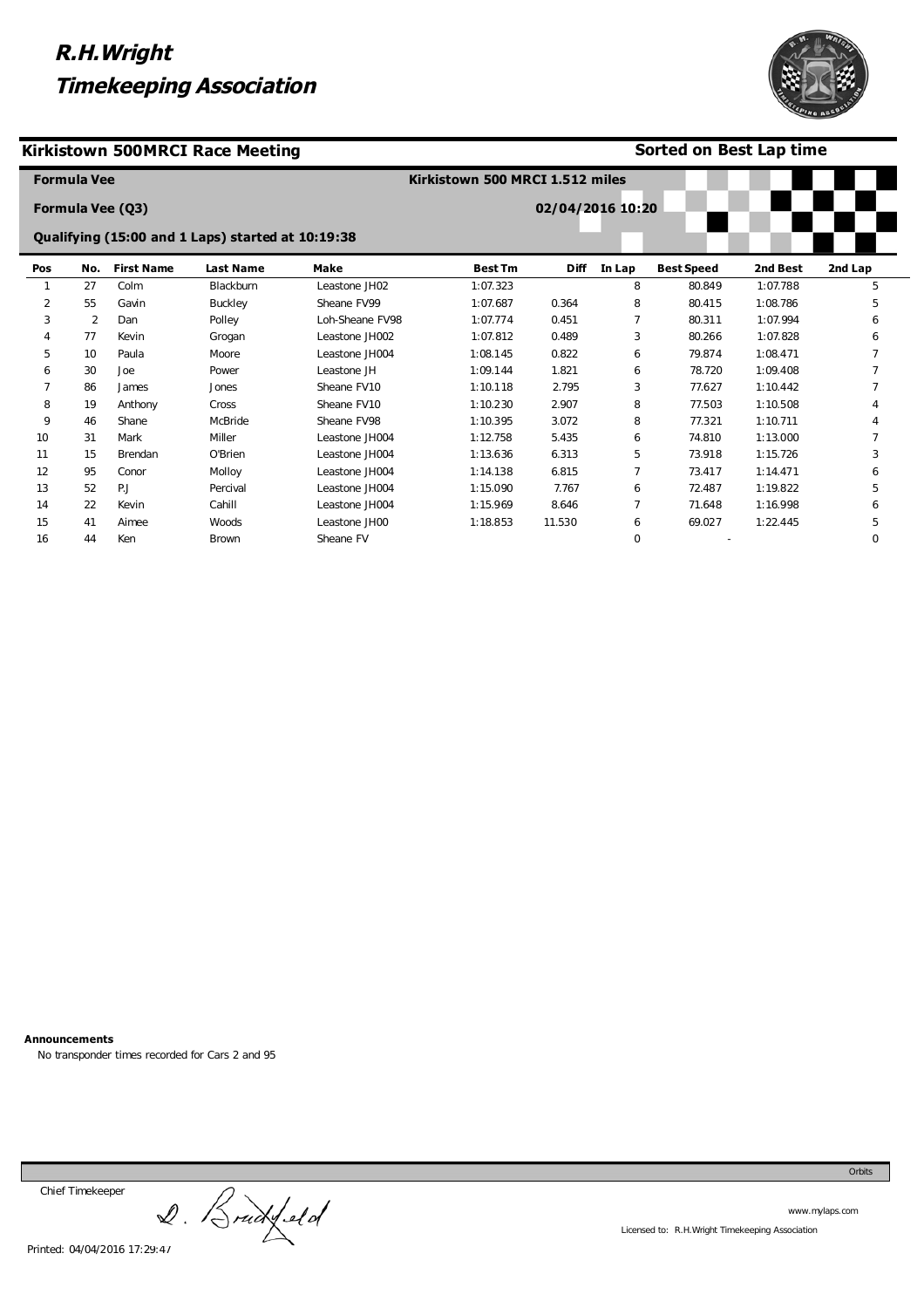### **Kirkistown 500MRCI Race Meeting**



**Sorted on Laps**

|                | <b>Formula Vee</b> |                    |                                             |                 | Kirkistown 500 MRCI 1.512 miles |            |                |                  |                   |                |                |
|----------------|--------------------|--------------------|---------------------------------------------|-----------------|---------------------------------|------------|----------------|------------------|-------------------|----------------|----------------|
|                |                    | Formula Vee 1 (R3) |                                             |                 |                                 |            |                | 02/04/2016 13:50 |                   |                |                |
|                |                    |                    | Race (10:00 and 1 Laps) started at 13:41:53 |                 |                                 |            |                |                  |                   |                |                |
| Pos            | No.                | <b>First Name</b>  | <b>Last Name</b>                            | Make            | <b>Total Tm</b>                 | Diff       | Laps           | Avg. Speed       | <b>Best Speed</b> | <b>Best Tm</b> | In Lap         |
|                | 30                 | Joe                | Power                                       | Leastone JH     | 11:21.415                       |            | 9              | 71.890           | 74.324            | 1:13.234       | 6              |
| 2              | 19                 | Anthony            | Cross                                       | Sheane FV10     | 11:22.930                       | 1.515      | 9              | 71.731           | 73.391            | 1:14.165       | 8              |
| 3              | 46                 | Shane              | McBride                                     | Sheane FV98     | 11:23.547                       | 2.132      | 9              | 71.666           | 73.379            | 1:14.177       | 6              |
|                | 86                 | James              | Jones                                       | Sheane FV10     | 11:31.616                       | 10.201     | 9              | 70.830           | 73.674            | 1:13.880       | 8              |
| 5              | 55                 | Gavin              | Buckley                                     | Sheane FV99     | 11:35.264                       | 13.849     | 9              | 70.458           | 74.232            | 1:13.324       | $\overline{a}$ |
| 6              | 10                 | Paula              | Moore                                       | Leastone JH004  | 11:44.374                       | 22.959     | 9              | 69.547           | 74.458            | 1:13.102       | 8              |
|                | 31                 | Mark               | Miller                                      | Leastone JH004  | 12:04.453                       | 43.038     | 9              | 67.620           | 69.190            | 1:18.668       |                |
| 8              | 44                 | Ken                | Brown                                       | Sheane FV       | 12:33.089                       | 1:11.674   | 9              | 65.048           | 68.893            | 1:19.007       | $\overline{7}$ |
| 9              | 52                 | P.J                | Percival                                    | Leastone JH004  | 11:25.925                       | 1 Lap      | 8              | 63.482           | 69.278            | 1:18.568       | 5              |
| 10             | 41                 | Aimee              | Woods                                       | Leastone JH00   | 12:02.592                       | 1 Lap      | 8              | 60.261           | 68.102            | 1:19.924       | $\overline{7}$ |
| Not classified |                    |                    |                                             |                 |                                 |            |                |                  |                   |                |                |
| DNF            | 22                 | Kevin              | Cahill                                      | Leastone JH004  | 9:47.795                        | <b>DNF</b> | $\overline{7}$ | 64.820           | 67.993            | 1:20.053       | $\overline{7}$ |
| <b>DNF</b>     | 15                 | Brendan            | O'Brien                                     | Leastone JH004  | 2:56.126                        | <b>DNF</b> | $\overline{2}$ | 61.808           | 67.707            | 1:20.391       | $\overline{a}$ |
| <b>DNS</b>     | 27                 | Colm               | Blackburn                                   | Leastone JH02   |                                 | <b>DNS</b> |                |                  |                   |                | $\mathbf{0}$   |
| <b>DNS</b>     | $\overline{2}$     | Dan                | Polley                                      | Loh-Sheane FV98 |                                 | DNS        |                |                  | ٠                 |                | $\mathbf 0$    |
| DNS            | 77                 | Kevin              | Grogan                                      | Leastone JH002  |                                 | DNS        |                |                  |                   |                | $\mathbf{0}$   |
| DQ             | 95                 | Conor              | Molloy                                      | Leastone JH004  | 12:16.339                       | <b>DQ</b>  | 9              | 66.528           | 70.501            | 1:17.205       | 5              |

#### **Announcements**

Exclusion - Car 95 - In accordance with J5.15.1

| <b>Margin of Victory</b> | Avg. Speed               | <b>Best Lap Tm</b> | <b>Best Speed</b> | Best Lap by                                                        |
|--------------------------|--------------------------|--------------------|-------------------|--------------------------------------------------------------------|
| 1.515                    | 71.890                   | 1:13.102           | 74.458            | 10 - Paula Moore                                                   |
|                          |                          |                    |                   | Orbits                                                             |
| Chief Timekeeper         | $Q.$ $\beta$ rud $y$ eld |                    |                   | www.mylaps.com<br>Licensed to: R.H. Wright Timekeeping Association |

Printed: 04/04/2016 17:30:16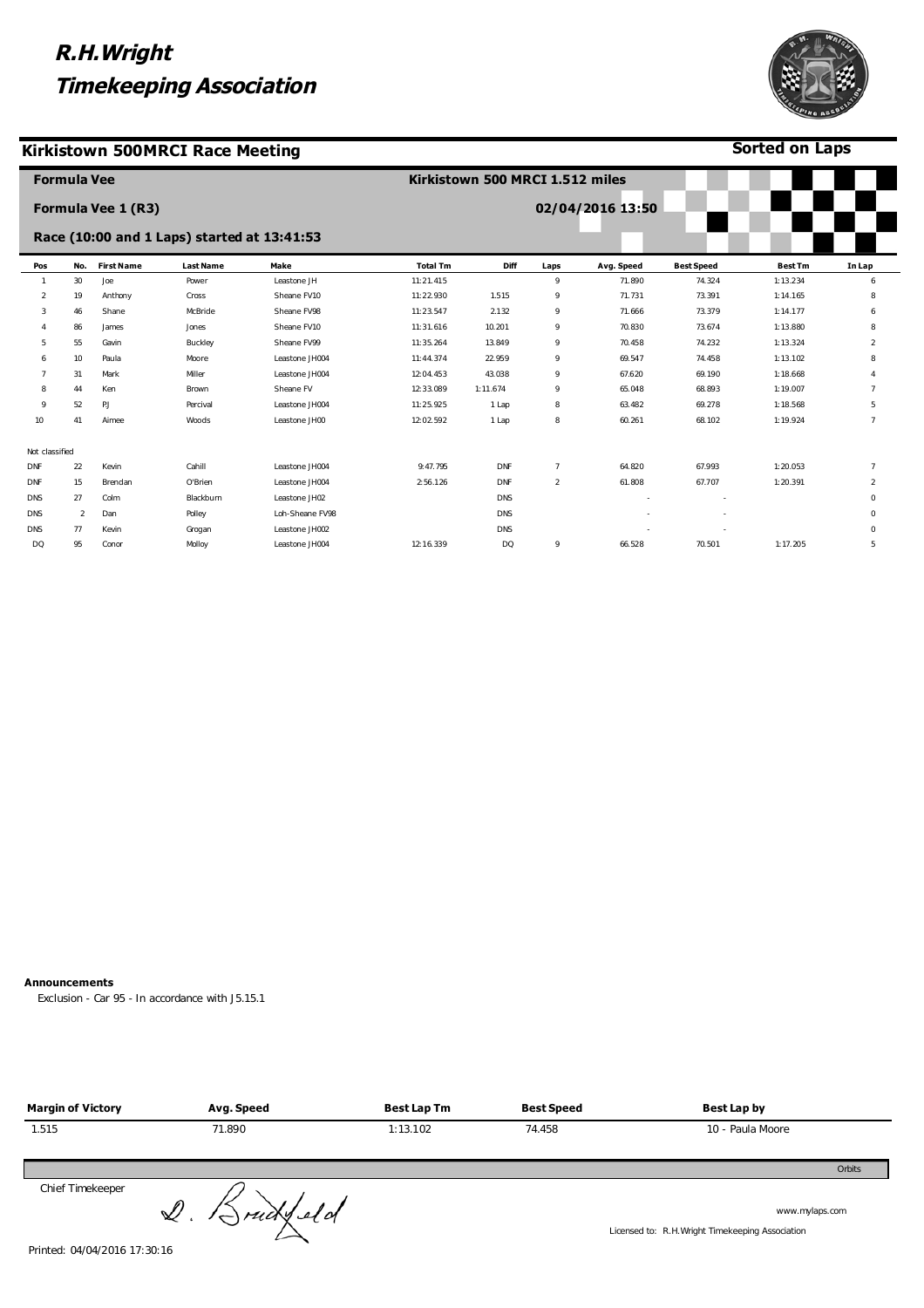### **Kirkistown 500MRCI Race Meeting**



| 02/04/2016 16:00<br>Formula Vee 2 (R8)<br>Race (12:00 and 1 Laps) started at 16:01:20<br><b>First Name</b><br>No.<br>Make<br><b>Total Tm</b><br><b>Diff</b><br><b>Best Speed</b><br><b>Best Tm</b><br><b>Last Name</b><br>Avg. Speed<br>In Lap<br>Pos<br>Laps<br>Dan<br>Loh-Sheane FV98<br>$\overline{2}$<br>13:45.997<br>11<br>72.486<br>73.765<br>1:13.789<br>3<br>Polley<br>$\mathbf{1}$<br>$\overline{2}$<br>0.890<br>72.408<br>1:14.156<br>27<br>Colm<br>Blackburn<br>Leastone JH02<br>13:46.887<br>11<br>73.400<br>Sheane FV10<br>71.338<br>3<br>86<br>13:59.291<br>13.294<br>11<br>73.764<br>1:13.790<br>James<br>Jones<br>$\overline{4}$<br>30<br>Joe<br>Leastone JH<br>14:02.079<br>11<br>71.102<br>72.528<br>1:15.047<br>10<br>Power<br>16.082<br>Sheane FV98<br>Shane<br>McBride<br>14:12.953<br>26.956<br>11<br>70.195<br>71.936<br>1:15.665<br>5.<br>46<br>3<br>Sheane FV10<br>1:15.940<br>19<br>14:16.855<br>30.858<br>11<br>69.876<br>71.675<br>Anthony<br>Cross<br>6<br>6<br>10<br>Paula<br>Moore<br>Leastone JH004<br>14:17.302<br>31.305<br>11<br>69.839<br>72.110<br>1:15.482<br>9<br>Sheane FV99<br>1:15.249<br>55<br>Gavin<br>Buckley<br>14:22.000<br>36.003<br>11<br>69.458<br>72.333<br>10<br>8<br>Miller<br>65.262<br>1:19.797<br>31<br>Mark<br>Leastone JH004<br>13:54.025<br>1 Lap<br>10<br>68.211<br>8<br>$\mathsf o$<br>52<br>PJ<br>13:57.873<br>9<br>1:29.246<br>10<br>Percival<br>Leastone JH004<br>2 Laps<br>58.466<br>60.989<br>3<br>Not classified<br>3:05.362<br>$\overline{2}$<br>1:27.098<br><b>DNF</b><br>41<br>Aimee<br>Leastone JH00<br><b>DNF</b><br>58.729<br>62.493<br>$\overline{2}$<br>Woods<br>Sheane FV<br>58.474<br>44<br>Ken<br>3:06.168<br><b>DNF</b><br>$\overline{2}$<br>62.977<br>1:26.429<br><b>DNF</b><br>Brown<br>2<br><b>DNS</b><br>77<br>Kevin<br>Leastone JH002<br><b>DNS</b><br>Grogan<br>0<br>95<br>Conor<br>Molloy<br>Leastone JH004<br><b>DNS</b><br><b>DNS</b><br>0<br>15<br>O'Brien<br>Leastone JH004<br>DNS<br><b>DNS</b><br>Brendan<br>0 | <b>Formula Vee</b> |  | Kirkistown 500 MRCI 1.512 miles |  |  |  |
|------------------------------------------------------------------------------------------------------------------------------------------------------------------------------------------------------------------------------------------------------------------------------------------------------------------------------------------------------------------------------------------------------------------------------------------------------------------------------------------------------------------------------------------------------------------------------------------------------------------------------------------------------------------------------------------------------------------------------------------------------------------------------------------------------------------------------------------------------------------------------------------------------------------------------------------------------------------------------------------------------------------------------------------------------------------------------------------------------------------------------------------------------------------------------------------------------------------------------------------------------------------------------------------------------------------------------------------------------------------------------------------------------------------------------------------------------------------------------------------------------------------------------------------------------------------------------------------------------------------------------------------------------------------------------------------------------------------------------------------------------------------------------------------------------------------------------------------------------------------------------------------------------------------------------------------------------------------------------------------------------------|--------------------|--|---------------------------------|--|--|--|
|                                                                                                                                                                                                                                                                                                                                                                                                                                                                                                                                                                                                                                                                                                                                                                                                                                                                                                                                                                                                                                                                                                                                                                                                                                                                                                                                                                                                                                                                                                                                                                                                                                                                                                                                                                                                                                                                                                                                                                                                            |                    |  |                                 |  |  |  |
|                                                                                                                                                                                                                                                                                                                                                                                                                                                                                                                                                                                                                                                                                                                                                                                                                                                                                                                                                                                                                                                                                                                                                                                                                                                                                                                                                                                                                                                                                                                                                                                                                                                                                                                                                                                                                                                                                                                                                                                                            |                    |  |                                 |  |  |  |
|                                                                                                                                                                                                                                                                                                                                                                                                                                                                                                                                                                                                                                                                                                                                                                                                                                                                                                                                                                                                                                                                                                                                                                                                                                                                                                                                                                                                                                                                                                                                                                                                                                                                                                                                                                                                                                                                                                                                                                                                            |                    |  |                                 |  |  |  |
|                                                                                                                                                                                                                                                                                                                                                                                                                                                                                                                                                                                                                                                                                                                                                                                                                                                                                                                                                                                                                                                                                                                                                                                                                                                                                                                                                                                                                                                                                                                                                                                                                                                                                                                                                                                                                                                                                                                                                                                                            |                    |  |                                 |  |  |  |
|                                                                                                                                                                                                                                                                                                                                                                                                                                                                                                                                                                                                                                                                                                                                                                                                                                                                                                                                                                                                                                                                                                                                                                                                                                                                                                                                                                                                                                                                                                                                                                                                                                                                                                                                                                                                                                                                                                                                                                                                            |                    |  |                                 |  |  |  |
|                                                                                                                                                                                                                                                                                                                                                                                                                                                                                                                                                                                                                                                                                                                                                                                                                                                                                                                                                                                                                                                                                                                                                                                                                                                                                                                                                                                                                                                                                                                                                                                                                                                                                                                                                                                                                                                                                                                                                                                                            |                    |  |                                 |  |  |  |
|                                                                                                                                                                                                                                                                                                                                                                                                                                                                                                                                                                                                                                                                                                                                                                                                                                                                                                                                                                                                                                                                                                                                                                                                                                                                                                                                                                                                                                                                                                                                                                                                                                                                                                                                                                                                                                                                                                                                                                                                            |                    |  |                                 |  |  |  |
|                                                                                                                                                                                                                                                                                                                                                                                                                                                                                                                                                                                                                                                                                                                                                                                                                                                                                                                                                                                                                                                                                                                                                                                                                                                                                                                                                                                                                                                                                                                                                                                                                                                                                                                                                                                                                                                                                                                                                                                                            |                    |  |                                 |  |  |  |
|                                                                                                                                                                                                                                                                                                                                                                                                                                                                                                                                                                                                                                                                                                                                                                                                                                                                                                                                                                                                                                                                                                                                                                                                                                                                                                                                                                                                                                                                                                                                                                                                                                                                                                                                                                                                                                                                                                                                                                                                            |                    |  |                                 |  |  |  |
|                                                                                                                                                                                                                                                                                                                                                                                                                                                                                                                                                                                                                                                                                                                                                                                                                                                                                                                                                                                                                                                                                                                                                                                                                                                                                                                                                                                                                                                                                                                                                                                                                                                                                                                                                                                                                                                                                                                                                                                                            |                    |  |                                 |  |  |  |
|                                                                                                                                                                                                                                                                                                                                                                                                                                                                                                                                                                                                                                                                                                                                                                                                                                                                                                                                                                                                                                                                                                                                                                                                                                                                                                                                                                                                                                                                                                                                                                                                                                                                                                                                                                                                                                                                                                                                                                                                            |                    |  |                                 |  |  |  |
|                                                                                                                                                                                                                                                                                                                                                                                                                                                                                                                                                                                                                                                                                                                                                                                                                                                                                                                                                                                                                                                                                                                                                                                                                                                                                                                                                                                                                                                                                                                                                                                                                                                                                                                                                                                                                                                                                                                                                                                                            |                    |  |                                 |  |  |  |
|                                                                                                                                                                                                                                                                                                                                                                                                                                                                                                                                                                                                                                                                                                                                                                                                                                                                                                                                                                                                                                                                                                                                                                                                                                                                                                                                                                                                                                                                                                                                                                                                                                                                                                                                                                                                                                                                                                                                                                                                            |                    |  |                                 |  |  |  |
|                                                                                                                                                                                                                                                                                                                                                                                                                                                                                                                                                                                                                                                                                                                                                                                                                                                                                                                                                                                                                                                                                                                                                                                                                                                                                                                                                                                                                                                                                                                                                                                                                                                                                                                                                                                                                                                                                                                                                                                                            |                    |  |                                 |  |  |  |
|                                                                                                                                                                                                                                                                                                                                                                                                                                                                                                                                                                                                                                                                                                                                                                                                                                                                                                                                                                                                                                                                                                                                                                                                                                                                                                                                                                                                                                                                                                                                                                                                                                                                                                                                                                                                                                                                                                                                                                                                            |                    |  |                                 |  |  |  |
|                                                                                                                                                                                                                                                                                                                                                                                                                                                                                                                                                                                                                                                                                                                                                                                                                                                                                                                                                                                                                                                                                                                                                                                                                                                                                                                                                                                                                                                                                                                                                                                                                                                                                                                                                                                                                                                                                                                                                                                                            |                    |  |                                 |  |  |  |
|                                                                                                                                                                                                                                                                                                                                                                                                                                                                                                                                                                                                                                                                                                                                                                                                                                                                                                                                                                                                                                                                                                                                                                                                                                                                                                                                                                                                                                                                                                                                                                                                                                                                                                                                                                                                                                                                                                                                                                                                            |                    |  |                                 |  |  |  |
|                                                                                                                                                                                                                                                                                                                                                                                                                                                                                                                                                                                                                                                                                                                                                                                                                                                                                                                                                                                                                                                                                                                                                                                                                                                                                                                                                                                                                                                                                                                                                                                                                                                                                                                                                                                                                                                                                                                                                                                                            |                    |  |                                 |  |  |  |
| <b>DNS</b><br>22<br>Kevin<br>Cahill<br>Leastone JH004<br><b>DNS</b><br>0                                                                                                                                                                                                                                                                                                                                                                                                                                                                                                                                                                                                                                                                                                                                                                                                                                                                                                                                                                                                                                                                                                                                                                                                                                                                                                                                                                                                                                                                                                                                                                                                                                                                                                                                                                                                                                                                                                                                   |                    |  |                                 |  |  |  |

| <b>Margin of Victory</b> | Avg. Speed            | <b>Best Lap Tm</b> | <b>Best Speed</b> | Best Lap by                                                       |
|--------------------------|-----------------------|--------------------|-------------------|-------------------------------------------------------------------|
| 0.890                    | 72.486                | 1:13.789           | 73.765            | 2 - Dan Polley                                                    |
|                          |                       |                    |                   | Orbits                                                            |
| Chief Timekeeper         | $Q.$ $\beta$ ruckleld |                    |                   | www.mylaps.com<br>Licensed to: R.H.Wright Timekeeping Association |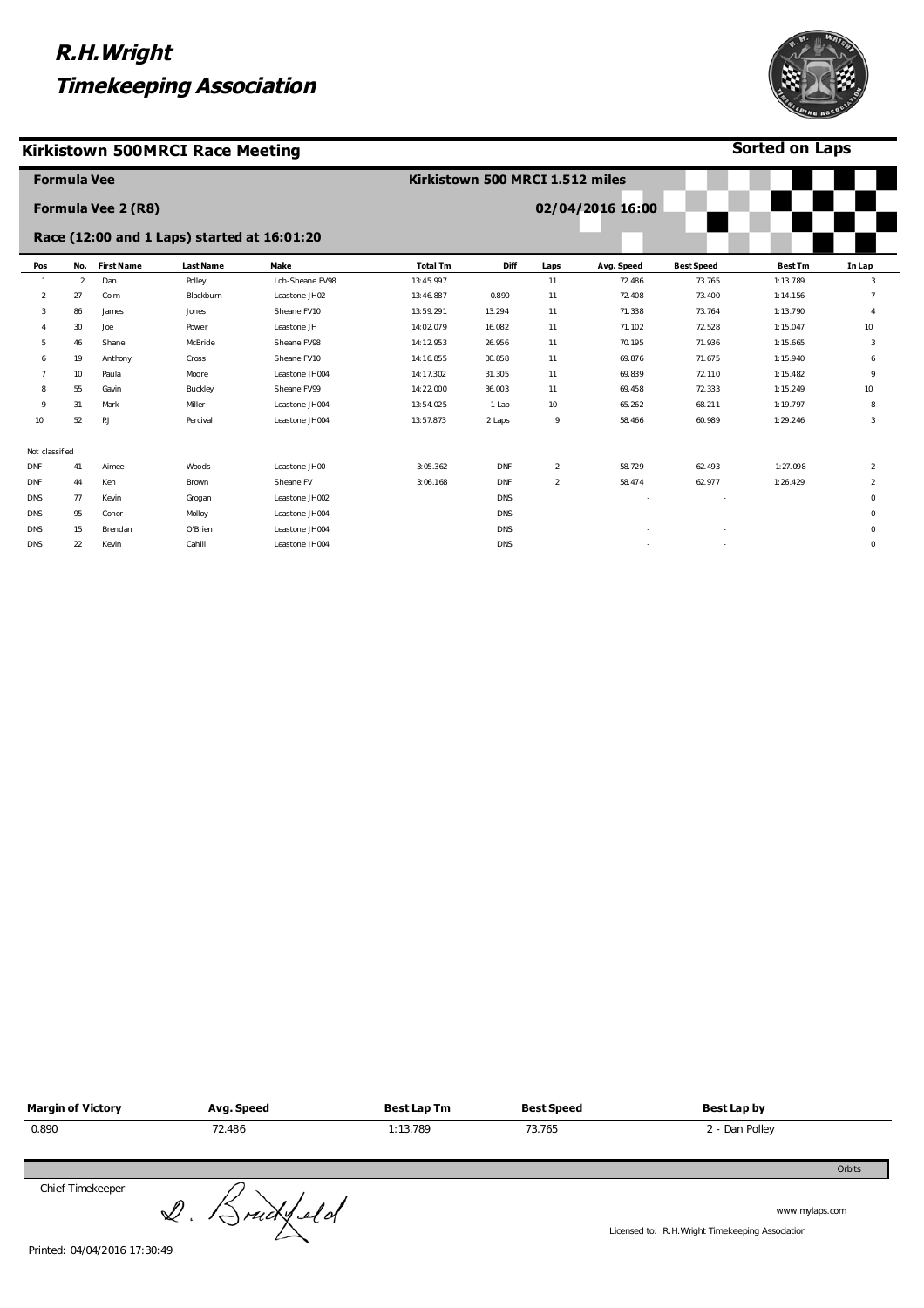

### **Kirkistown 500MRCI Race Meeting**

### **Sorted on Best Lap time**

|              | <b>Historic FF2000</b> |                             |                                                   |                 | Kirkistown 500 MRCI 1.512 miles |                  |        |                   |          |                |
|--------------|------------------------|-----------------------------|---------------------------------------------------|-----------------|---------------------------------|------------------|--------|-------------------|----------|----------------|
|              |                        | <b>Historic FF2000 (Q2)</b> |                                                   |                 |                                 | 02/04/2016 09:55 |        |                   |          |                |
|              |                        |                             | Qualifying (15:00 and 1 Laps) started at 10:01:05 |                 |                                 |                  |        |                   |          |                |
| Pos          | No.                    | <b>First Name</b>           | <b>Last Name</b>                                  | Make            | <b>Best Tm</b>                  | <b>Diff</b>      | In Lap | <b>Best Speed</b> | 2nd Best | 2nd Lap        |
|              | 77                     | Davy                        | Walton                                            | Royale RP27     | 1:05.702                        |                  | 10     | 82.844            | 1:06.147 | 11             |
| 2            | 12                     | Matt                        | Dunne                                             | Royale RP27     | 1:06.264                        | 0.562            | 9      | 82.141            | 1:06.665 | 11             |
| 3            |                        | Andrew                      | Smith                                             | Royale RP27     | 1:07.972                        | 2.270            | 8      | 80.077            | 1:09.022 | 6              |
| 4            | 28                     | Fraser                      | Collins                                           | Lola T58        | 1:08.031                        | 2.329            | 11     | 80.008            | 1:08.857 | 10             |
| 5            | 14                     | lain                        | Rowley                                            | Penfold 001     | 1:08.110                        | 2.408            | 9      | 79.915            | 1:09.113 |                |
| 6            | 44                     | Stephen                     | Gardiner                                          | Reyard SF80     | 1:10.272                        | 4.570            | 8      | 77.456            | 1:10.393 | 10             |
| $\mathbf{r}$ | 47                     | Jon                         | Randall                                           | Crossle 31F     | 1:11.326                        | 5.624            | 9      | 76.312            | 1:11.540 | 10             |
| 8            | 11                     | John                        | Conway                                            | Van Diemen RF82 | 1:11.783                        | 6.081            | 10     | 75.826            | 1:12.242 | 9              |
| 9            | 5                      | Stuart                      | Olley                                             | Delta T79       | 1:15.371                        | 9.669            | 3      | 72.216            | 1:17.622 | $\overline{2}$ |

Chief Timekeeper

Chief Timekeeper<br>2. Brackfeld

www.mylaps.com Licensed to: R.H.Wright Timekeeping Association

Orbits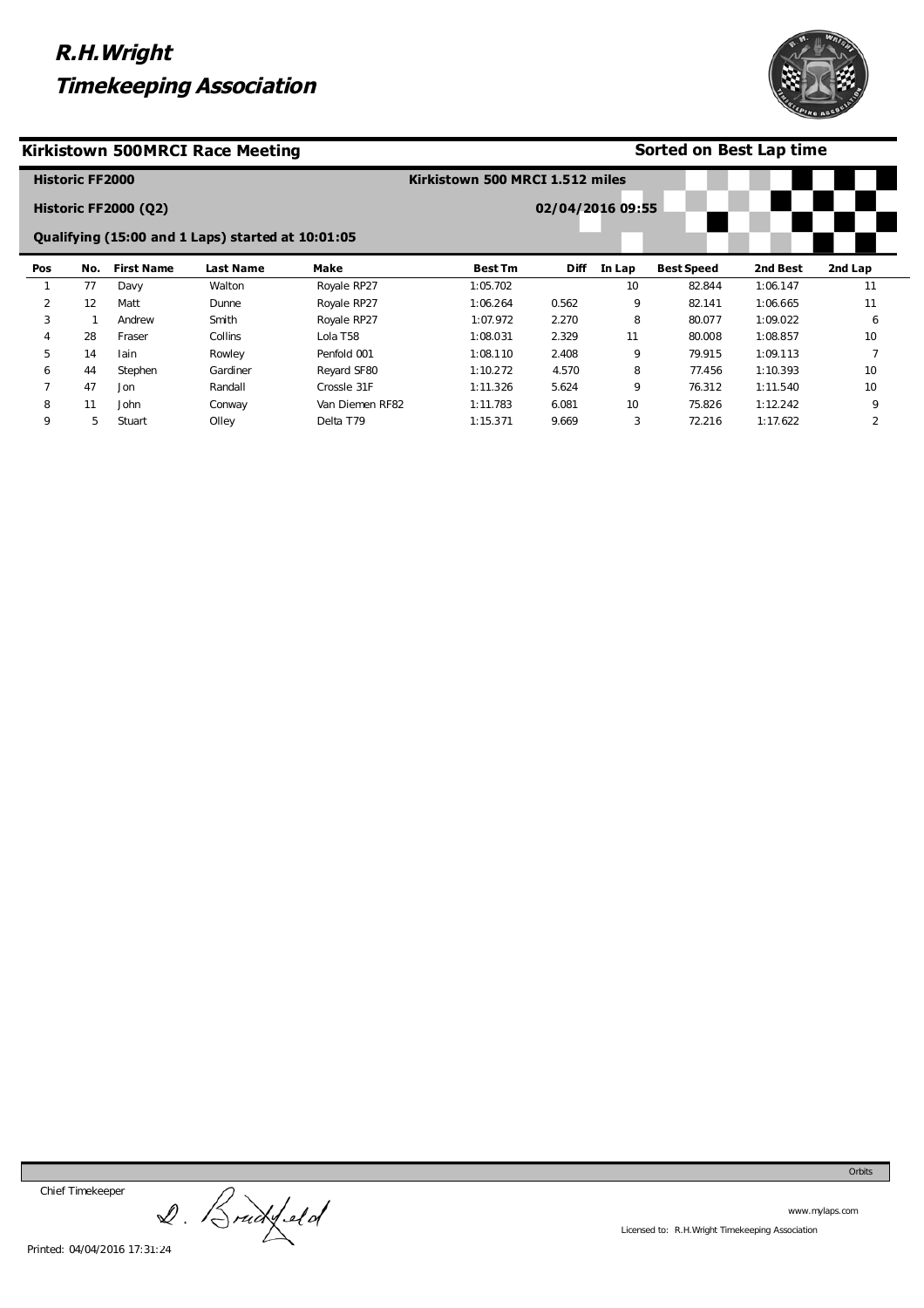Smith Walton Royale RP27 Royale RP27

### **Kirkistown 500MRCI Race Meeting**

DNF DNF

1 Andrew 77 Davy

**Historic FF2000** 



77.509 80.350 80.392 82.403 1:07.706 1:06.054 5 4

|                |     | <b>Historic FF2000 1 (R2)</b> |                                             |                 |                 |        |      | 02/04/2016 13:25 |                   |                |        |
|----------------|-----|-------------------------------|---------------------------------------------|-----------------|-----------------|--------|------|------------------|-------------------|----------------|--------|
|                |     |                               | Race (15:00 and 1 Laps) started at 13:16:03 |                 |                 |        |      |                  |                   |                |        |
| Pos            | No. | <b>First Name</b>             | <b>Last Name</b>                            | Make            | <b>Total Tm</b> | Diff   | Laps | Avg. Speed       | <b>Best Speed</b> | <b>Best Tm</b> | In Lap |
|                | 12  | Matt                          | Dunne                                       | Royale RP27     | 16:17.761       |        | 14   | 77.935           | 83.236            | 1:05.393       |        |
| 2              | 28  | Fraser                        | Collins                                     | Lola T58        | 16:22.027       | 4.266  | 14   | 77.597           | 80.468            | 1:07.642       | 5      |
| 3              | 14  | lain                          | Rowley                                      | Penfold 001     | 16:25.041       | 7.280  | 14   | 77.360           | 80.684            | 1:07.461       | 5      |
| $\overline{4}$ | 44  | Stephen                       | Gardiner                                    | Reyard SF80     | 16:37.221       | 19.460 | 14   | 76.415           | 80.791            | 1:07.372       | 5      |
| 5              | 5   | Stuart                        | Olley                                       | Delta T79       | 17:07.737       | 49.976 | 14   | 74.146           | 76.349            | 1:11.291       | 6      |
| 6              | 47  | Jon                           | Randall                                     | Crossle 31F     | 17:09.023       | 51.262 | 14   | 74.053           | 75.942            | 1:11.673       | 6      |
| $\overline{7}$ | 11  | John                          | Conway                                      | Van Diemen RF82 | 17:17.519       | 59.758 | 14   | 73.447           | 77.902            | 1:09.870       |        |
| Not classified |     |                               |                                             |                 |                 |        |      |                  |                   |                |        |

DNF DNF

**Kirkistown 500 MRCI 1.512 miles** 

13 6

15:12.920 6:46.448

| <b>Margin of Victory</b> | Avg. Speed    | <b>Best Lap Tm</b> | <b>Best Speed</b> | <b>Best Lap by</b>                                                |
|--------------------------|---------------|--------------------|-------------------|-------------------------------------------------------------------|
| 4.266                    | 77.935        | 1:05.393           | 83.236            | 12 - Matt Dunne                                                   |
|                          |               |                    |                   | Orbits                                                            |
| Chief Timekeeper         | $Q.$ Brudfeld |                    |                   | www.mylaps.com<br>Licensed to: R.H.Wright Timekeeping Association |

Printed: 04/04/2016 17:32:10



**Sorted on Laps**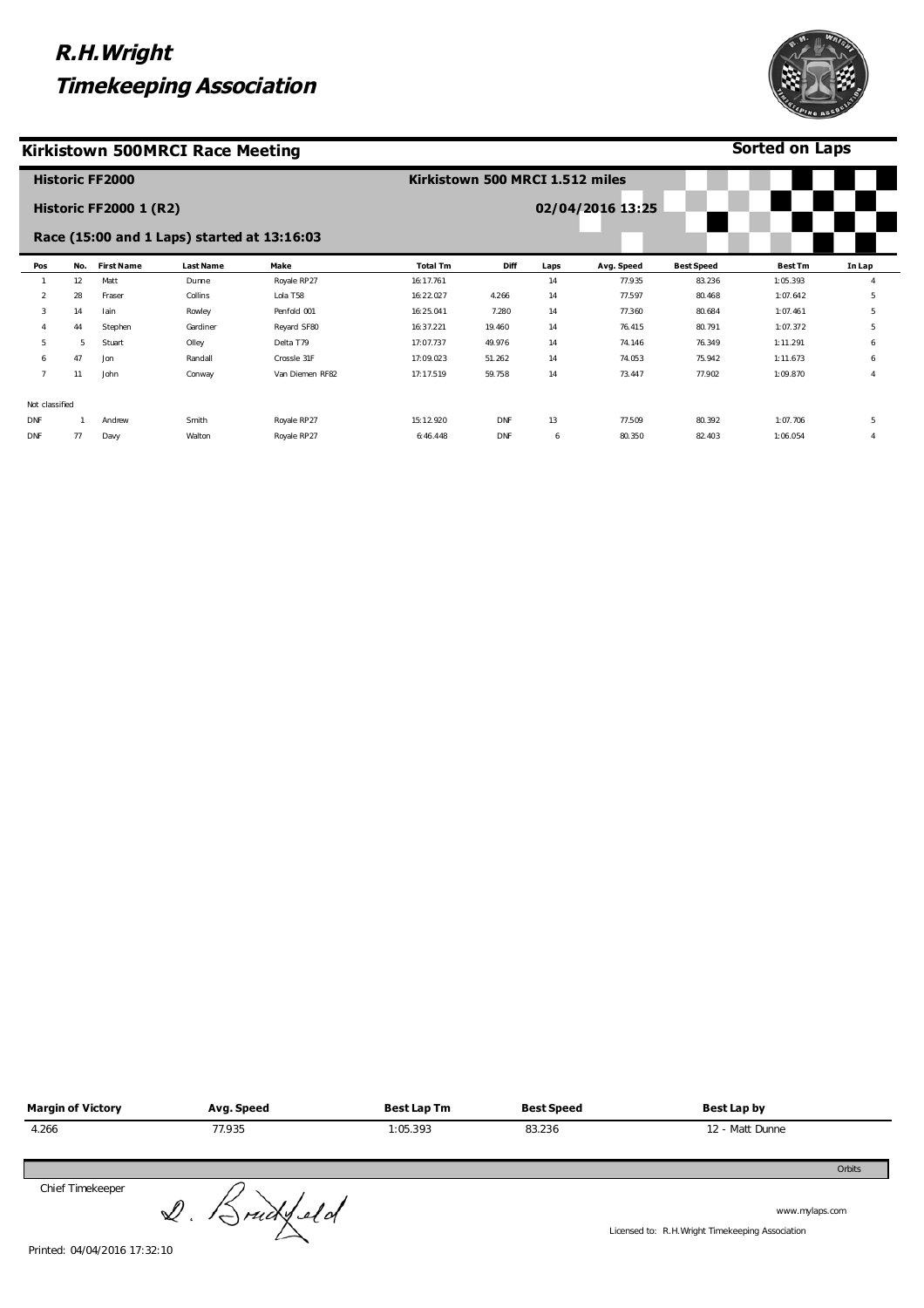Collins Walton Lola T58 Royale RP27

### **Kirkistown 500MRCI Race Meeting**

Not classified DNF DNS

28

77 Davy

Fraser

|                |     | <b>Historic FF2000</b>        |                                             |                 | Kirkistown 500 MRCI 1.512 miles |          |      |                  |                   |                |
|----------------|-----|-------------------------------|---------------------------------------------|-----------------|---------------------------------|----------|------|------------------|-------------------|----------------|
|                |     | <b>Historic FF2000 2 (R7)</b> |                                             |                 |                                 |          |      | 02/04/2016 15:35 |                   |                |
|                |     |                               | Race (15:00 and 1 Laps) started at 15:19:31 |                 |                                 |          |      |                  |                   |                |
| Pos            | No. | <b>First Name</b>             | <b>Last Name</b>                            | Make            | <b>Total Tm</b>                 | Diff     | Laps | Avg. Speed       | <b>Best Speed</b> | <b>Best Tm</b> |
|                |     | Tom                           | Smith                                       | Royale RP27     | 16:10.457                       |          | 14   | 78.522           | 80.214            | 1:07.856       |
| $\overline{2}$ | 12  | Matt                          | Dunne                                       | Royale RP27     | 16:34.231                       | 23.774   | 14   | 76.644           | 78.906            | 1:08.981       |
| 3              | 44  | Stephen                       | Gardiner                                    | Reyard SF80     | 16:50.323                       | 39.866   | 14   | 75.424           | 77.175            | 1:10.528       |
|                | 11  | John                          | Conway                                      | Van Diemen RF82 | 17:08.495                       | 58.038   | 14   | 74.091           | 76.608            | 1:11.050       |
| 5              | 14  | lain                          | Rowley                                      | Penfold 001     | 17:10.091                       | 59.634   | 14   | 73.976           | 76.130            | 1:11.496       |
| 6              | 47  | Jon                           | Randall                                     | Crossle 31F     | 17:12.431                       | 1:01.974 | 14   | 73.809           | 75.805            | 1:11.803       |
|                | 5   | Stuart                        | Olley                                       | Delta T79       | 16:31.461                       | 1 Lap    | 13   | 71.369           | 74.144            | 1:13.411       |

15:24.647

DNF DNS 13

76.526 - 79.139 - 1:08.778

| <b>Margin of Victory</b> | Avg. Speed | <b>Best Lap Tm</b> | <b>Best Speed</b> | Best Lap by |        |
|--------------------------|------------|--------------------|-------------------|-------------|--------|
| 23.774                   | 78.522     | 1:07.856           | 80.214            | - Tom Smith |        |
|                          |            |                    |                   |             | Orbits |
| Chief Timekeeper         | $\Omega$   |                    |                   |             |        |

 $2.$  Sruckled of

www.mylaps.com

Licensed to: R.H.Wright Timekeeping Association



**Sorted on Laps**

> 13 0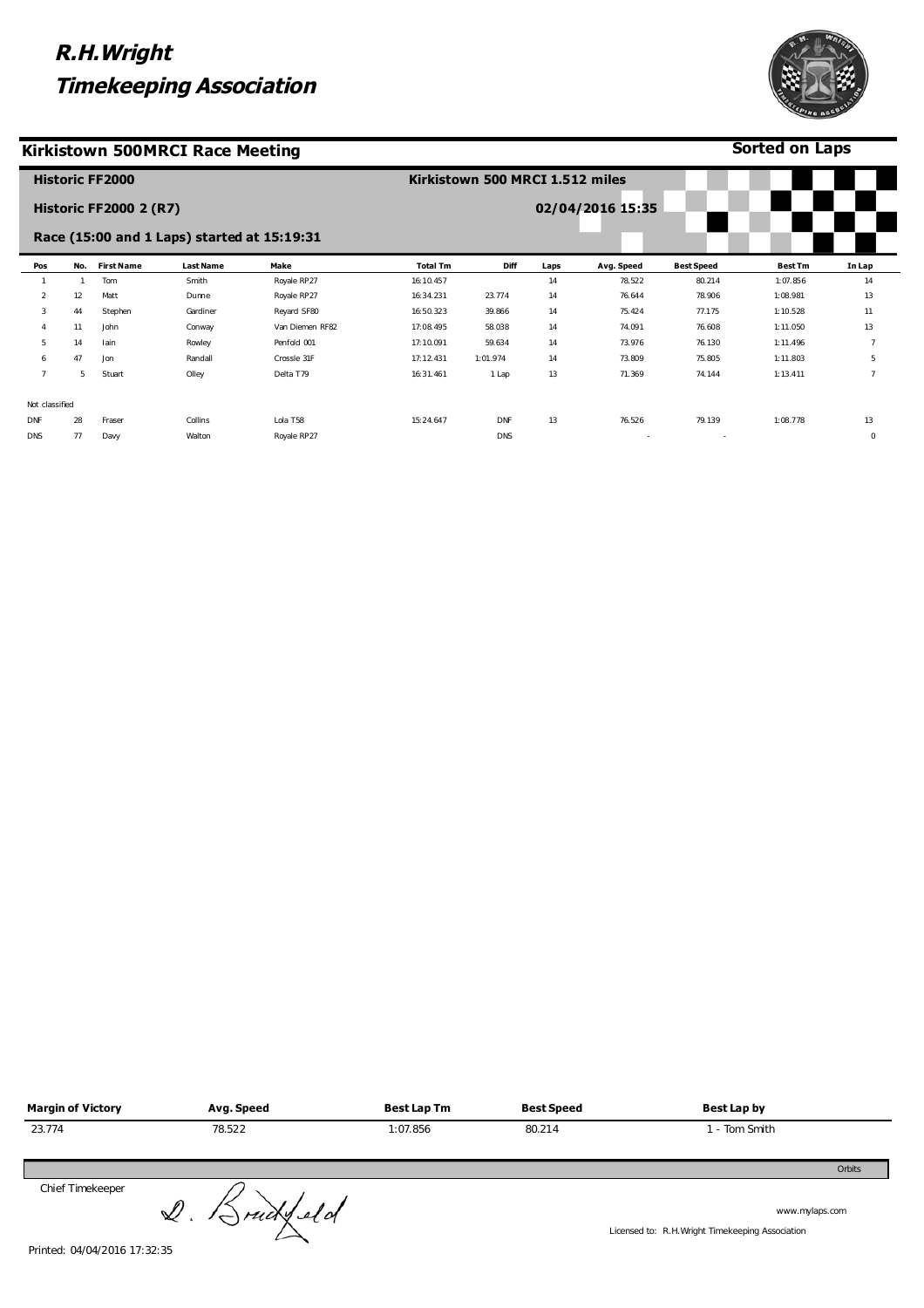#### **Kirkistown 500MRCI Race Meeting**

**Sorted on Best Lap time**

|     | <b>Roadsports/Globals</b> |                               |                   | Kirkistown 500 MRCI 1.512 miles |                |                  |             |                   |          |          |
|-----|---------------------------|-------------------------------|-------------------|---------------------------------|----------------|------------------|-------------|-------------------|----------|----------|
|     | <b>Roadsports (Q1)</b>    |                               |                   |                                 |                | 02/04/2016 09:30 |             |                   |          |          |
|     |                           | Qualifying started at 9:44:45 |                   |                                 |                |                  |             |                   |          |          |
| Pos | No.                       | <b>First Name</b>             | <b>Last Name</b>  | Make                            | <b>Best Tm</b> | <b>Diff</b>      | In Lap      | <b>Best Speed</b> | 2nd Best | 2nd Lap  |
|     | 20                        | Jim                           | Larkham           | 1.3 Radical PR06                | 1:04.483       |                  | 8           | 84.410            | 1:06.318 |          |
| 2   | 34                        | Mark                          | Francis           | 1.0 Locost Honda                | 1:06.440       | 1.957            | 4           | 81.924            | 1:06.454 | 5        |
| 3   | 11                        | Mike                          | Johnston          | 2.0 Vauxhall Tigra              | 1:07.379       | 2.896            | 5           | 80.782            | 1:08.616 |          |
| 4   | 15                        | Paul                          | Thompson          | 1.0 Stryker Honda               | 1:08.127       | 3.644            | 6           | 79.895            | 1:08.314 | 8        |
| 5   | 44                        | Richard                       | Francis           | 1.0 Westfield Honda             | 1:08.318       | 3.835            | 7           | 79.672            | 1:08.322 | 6        |
| 6   | 56                        | John                          | Benson            | 2.0 Crossle 37S                 | 1:08.540       | 4.057            | 5           | 79.414            | 1:08.820 |          |
|     | 25                        | Graham                        | Moore             | 1.0 GMS Honda                   | 1:08.541       | 4.058            | 9           | 79.413            | 1:08.740 | 8        |
| 8   | 80                        | Paul                          | Conn              | 2.0 Crossle 47S                 | 1:08.671       | 4.188            | 8           | 79.262            | 1:08.734 |          |
| 9   | 57                        | John                          | <b>McCandless</b> | 2.0 Crossle 47S                 | 1:08.824       | 4.341            | 9           | 79.086            | 1:09.930 | 6        |
| 10  | 4                         | Richard                       | Munnis            | 2.0 Stryker Ford                | 1:08.936       | 4.453            | 8           | 78.958            | 1:09.562 |          |
| 11  | 111                       | David                         | <b>Buick</b>      | 1.0 Reis Aero Honda             | 1:11.715       | 7.232            | 8           | 75.898            | 1:12.167 |          |
| 12  |                           | lan                           | Stewart           | 1.0 Westfield Honda             |                |                  | $\Omega$    |                   |          |          |
| 13  | 23                        | Alex                          | McConnell         | 1.0 Westfuield Honda            |                |                  | $\Omega$    |                   |          | ∩        |
| 14  | 41                        | Steve                         | <b>Morris</b>     | 2.0 Van Diemen MS               |                |                  | $\mathbf 0$ |                   |          | 0        |
| 15  | 46                        | Trevor                        | Allen             | 1.0 GMS Honda                   |                |                  | $\mathbf 0$ |                   |          | $\Omega$ |

Chief Timekeeper

Chief Timekeeper<br>2. Brackfeld



Orbits

www.mylaps.com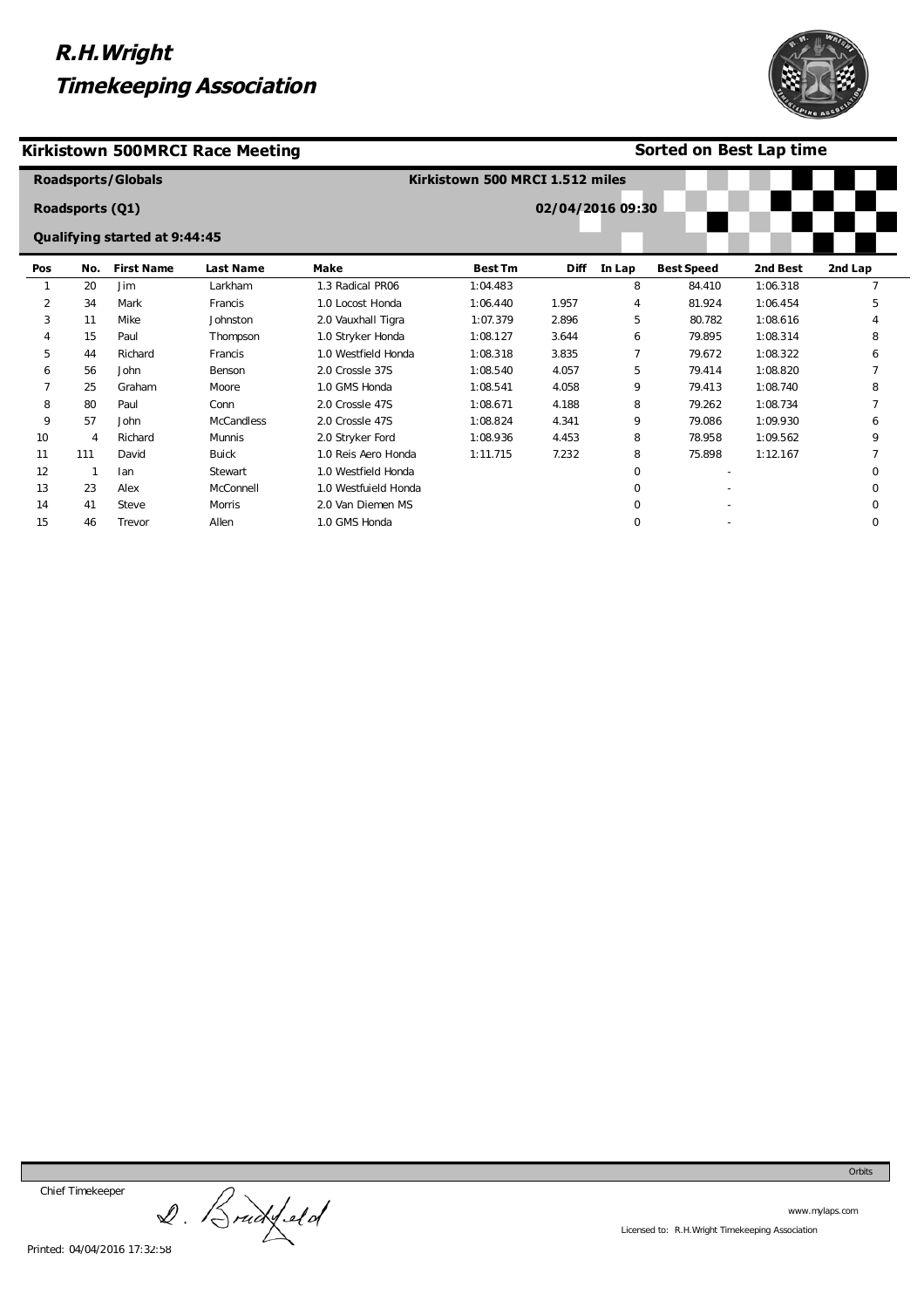

### **Kirkistown 500MRCI Race Meeting**

### **Sorted on Best Lap time**

|                |                | <b>Roadsports/Globals</b> |                                                   |               | Kirkistown 500 MRCI 1.512 miles |                  |                |                   |          |         |
|----------------|----------------|---------------------------|---------------------------------------------------|---------------|---------------------------------|------------------|----------------|-------------------|----------|---------|
|                | Global GT (06) |                           |                                                   |               |                                 | 02/04/2016 11:30 |                |                   |          |         |
|                |                |                           | Qualifying (15:00 and 1 Laps) started at 11:13:33 |               |                                 |                  |                |                   |          |         |
| Pos            | No.            | <b>First Name</b>         | Last Name                                         | Make          | <b>Best Tm</b>                  | <b>Diff</b>      | In Lap         | <b>Best Speed</b> | 2nd Best | 2nd Lap |
|                | 8              | Max                       | Drennan                                           | 0.6 Global GT | 1:04.767                        |                  | 8              | 84.040            | 1:04.836 | 9       |
| 2              | 28             | Michael                   | Conway                                            | 0.6 Global GT | 1:05.931                        | 1.164            | 9              | 82.556            | 1:05.990 | 6       |
| 3              | 21             | Alan                      | Mackay                                            | 0.6 Global GT | 1:06.566                        | 1.799            | $\overline{2}$ | 81.769            | 1:07.160 | 3       |
| $\overline{4}$ | 50             | John                      | Conway                                            | 0.6 Global GT | 1:06.831                        | 2.064            | 10             | 81.445            | 1:07.467 | 5       |
| 5              | 69             | Mark                      | <b>Braden</b>                                     | 0.6 Global GT | 1:06.881                        | 2.114            |                | 81.384            | 1:07.243 | 5       |
| 6              | 29             | Conor                     | Farrell                                           | 0.6 Global GT | 1:07.606                        | 2.839            | 4              | 80.511            | 1:07.653 | 5       |
|                | 2              | Ivor                      | Miller                                            | 0.6 Global GT | 1:09.240                        | 4.473            | 9              | 78.611            | 1:10.328 | 8       |
| 8              | 10             | John                      | Murphy                                            | 0.6 Global GT | 1:11.455                        | 6.688            | 5              | 76.174            | 1:12.332 |         |

**Announcements** 

No transponder times for No 10

Chief Timekeeper

Chief Timekeeper<br>2. Bruckfeld

Orbits

www.mylaps.com Licensed to: R.H.Wright Timekeeping Association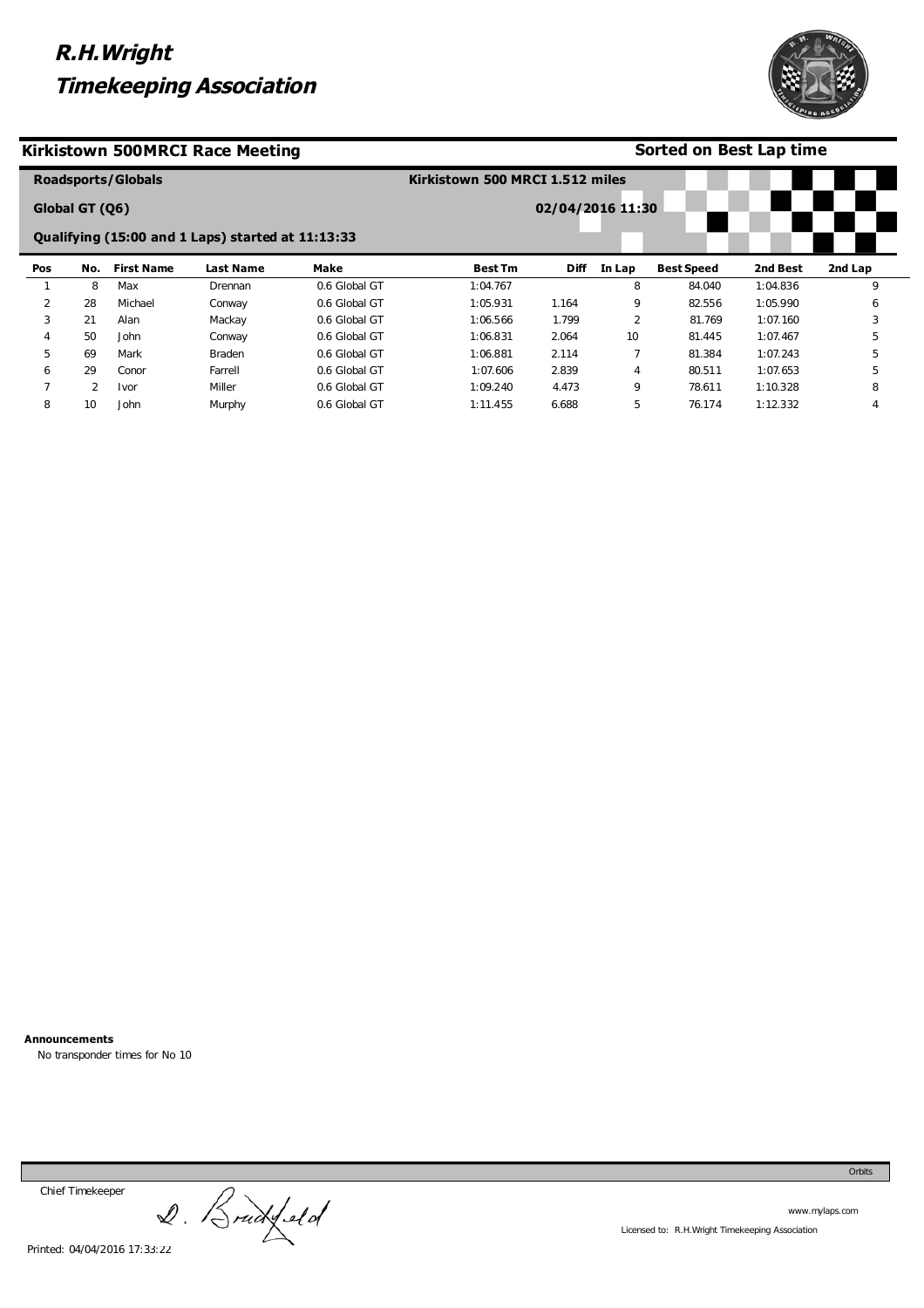

 $\overline{\phantom{a}}$ 

**Sorted on Laps**

#### **Kirkistown 500MRCI Race Meeting**

|                |                | <b>Roadsports/Globals</b>        |                                             |                     | Kirkistown 500 MRCI 1.512 miles |            |                |                  |                   |                |                |
|----------------|----------------|----------------------------------|---------------------------------------------|---------------------|---------------------------------|------------|----------------|------------------|-------------------|----------------|----------------|
|                |                | <b>Roadsports/Globals 1 (R1)</b> |                                             |                     |                                 |            |                | 02/04/2016 13:00 |                   |                |                |
|                |                |                                  | Race (12:00 and 1 Laps) started at 12:54:31 |                     |                                 |            |                |                  |                   |                |                |
| Pos            |                | No. First Name                   | <b>Last Name</b>                            | Make                | <b>Total Tm</b>                 | Diff       | Laps           | Avg. Speed       | <b>Best Speed</b> | <b>Best Tm</b> | In Lap         |
| Globals        |                |                                  |                                             |                     |                                 |            |                |                  |                   |                |                |
| $\mathbf{1}$   | 8              | Max                              | Drennan                                     | 0.6 Global GT       | 14:25.786                       |            | 12             | 75.442           | 83.320            | 1:05.327       | $\overline{3}$ |
| $\overline{2}$ | 21             | Alan                             | Mackay                                      | 0.6 Global GT       | 14:25.928                       | 0.142      | 12             | 75.429           | 82.628            | 1:05.874       | $_{3}$         |
| 3              | $\overline{2}$ | Ivor                             | Miller                                      | 0.6 Global GT       | 14:27.312                       | 1.526      | 12             | 75.309           | 81.476            | 1:06.805       | $\overline{7}$ |
| $\overline{4}$ | 10             | John                             | Murphy                                      | 0.6 Global GT       | 14:27.605                       | 1.819      | 12             | 75.283           | 81.295            | 1:06.954       | $\sqrt{3}$     |
| Not classified |                |                                  |                                             |                     |                                 |            |                |                  |                   |                |                |
| DNF            | 69             | Mark                             | Braden                                      | 0.6 Global GT       | 9:45.353                        | DNF        | $^{\rm 8}$     | 74.390           | 81.813            | 1:06.530       | $\overline{7}$ |
| DNF            | 28             | Michael                          | Conway                                      | 0.6 Global GT       | 5:12.706                        | DNF        | $\overline{4}$ | 69.625           | 82.244            | 1:06.181       | 3              |
| <b>DNF</b>     | 50             | John                             | Conway                                      | 0.6 Global GT       | 4:14.093                        | DNF        | $\mathsf 3$    | 64.264           | 80.391            | 1:07.707       | $\overline{2}$ |
| DNF            | 29             | Conor                            | Farrell                                     | 0.6 Global GT       | 1:53.341                        | DNF        | $\mathbf{1}$   | 48.023           | 74.784            | 1:12.783       | $\mathbf{1}$   |
| Roadsports B   |                |                                  |                                             |                     |                                 |            |                |                  |                   |                |                |
| $\overline{1}$ | 34             | Mark                             | Francis                                     | 1.0 Locost Honda    | 14:18.275                       |            | 13             | 82.444           | 84.897            | 1:04.113       | 8              |
| $\overline{2}$ | 44             | Richard                          | Francis                                     | 1.0 Westfield Honda | 14:25.312                       | 7.037      | 13             | 81.773           | 84.414            | 1:04.480       | 8              |
| 3              | 15             | Paul                             | Thompson                                    | 1.0 Stryker Honda   | 14:27.152                       | 8.877      | 13             | 81.600           | 84.528            | 1:04.393       | $\overline{2}$ |
|                | 111            | David                            | Buick                                       | 1.0 Reis Aero Honda | 14:41.028                       | 22.753     | 13             | 80.314           | 81.928            | 1:06.437       | $\overline{7}$ |
| 5              | 25             | Graham                           | Moore                                       | 1.0 GMS Honda       | 14:46.026                       | 27.751     | 13             | 79.861           | 82.248            | 1:06.178       | $\overline{7}$ |
| Not classified |                |                                  |                                             |                     |                                 |            |                |                  |                   |                |                |
| DNF            | $\overline{4}$ | Richard                          | Munnis                                      | 2.0 Stryker Ford    | 12:13.991                       | <b>DNF</b> | 11             | 81.572           | 83.999            | 1:04.799       | 11             |
| Roadsports C   |                |                                  |                                             |                     |                                 |            |                |                  |                   |                |                |
| $\mathbf{1}$   | 80             | Paul                             | Conn                                        | 2.0 Crossle 47S     | 14:03.503                       |            | 13             | 83.887           | 86.563            | 1:02.879       | 12             |
| $\overline{2}$ | 56             | John                             | Benson                                      | 2.0 Crossle 37S     | 14:04.379                       | 0.876      | 13             | 83.800           | 86.804            | 1:02.705       | 12             |
| 3              | 20             | Jim                              | Larkham                                     | 1.3 Radical PR06    | 14:22.891                       | 19.388     | 13             | 82.003           | 86.056            | 1:03.250       | 8              |
| $\overline{4}$ | 57             | John                             | McCandless                                  | 2.0 Crossle 47S     | 14:39.839                       | 36.336     | 13             | 80.423           | 82.791            | 1:05.744       | 13             |
| Not classified |                |                                  |                                             |                     |                                 |            |                |                  |                   |                |                |
| <b>DNF</b>     | 41             | Steve                            | Morris                                      | 2.0 Van Diemen MS   | 6.800                           | DNF        |                |                  |                   |                | $\bf{0}$       |
| <b>DNS</b>     | 11             | Mike                             | Johnston                                    | 2.0 Vauxhall Tigra  |                                 | <b>DNS</b> |                |                  |                   |                | $\mathbf 0$    |

| <b>Margin of Victory</b> | Avg. Speed | Best Lap Tm | <b>Best Speed</b> | Best Lap by      |
|--------------------------|------------|-------------|-------------------|------------------|
| 0.876                    | 83.887     | 1:02.705    | 86.804            | 56 - John Benson |
|                          |            |             |                   | Orbits           |
| Chief Timekeeper         |            |             |                   |                  |

Chief Timekeeper

Chief Timekeeper<br>Printed: 04/04/2016 17:33:52

www.mylaps.com

Licensed to: R.H.Wright Timekeeping Association